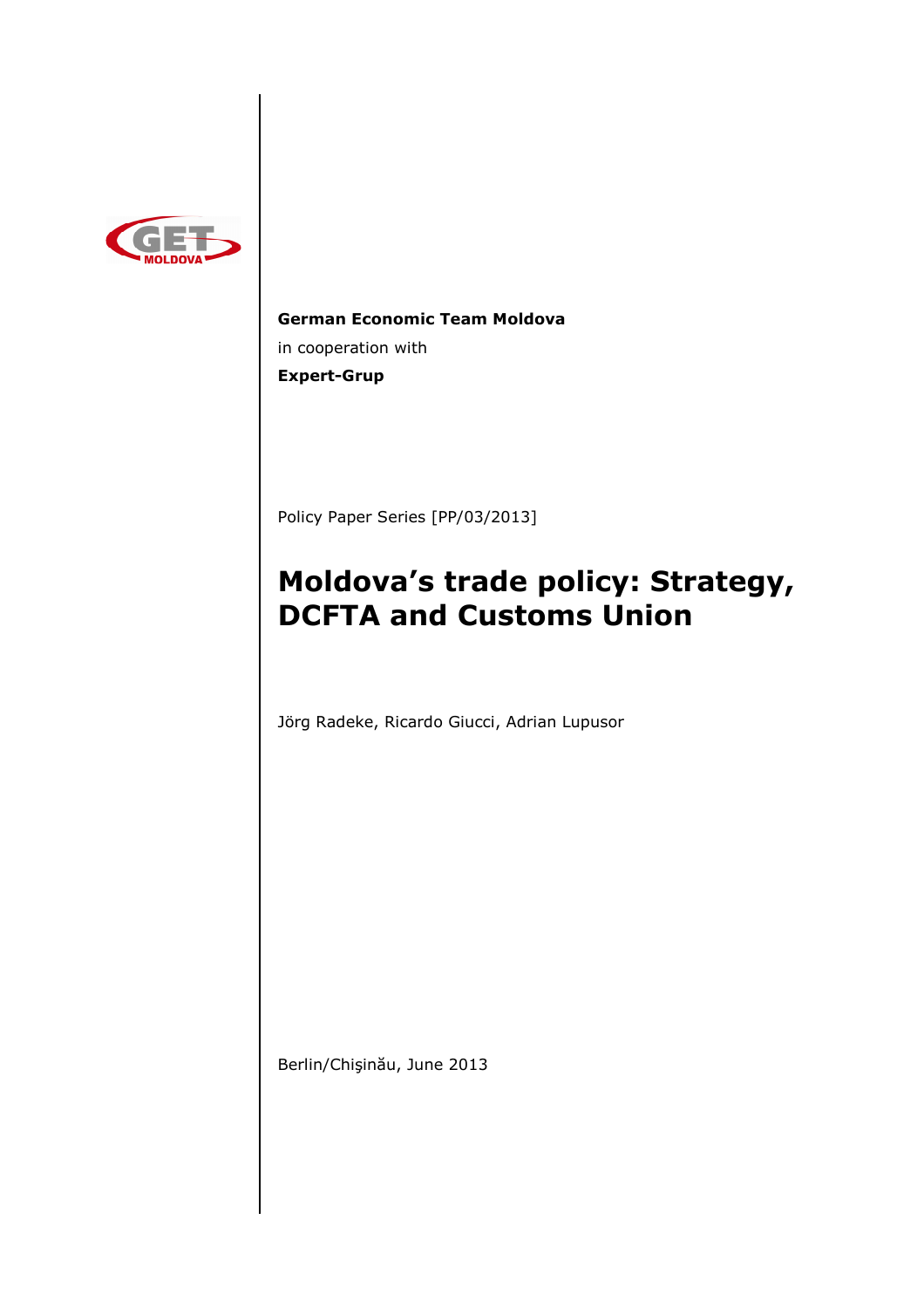# **About the German Economic Team Moldova**

The German Economic Team Moldova (GET Moldova) advises the Moldovan government and other Moldovan state authorities such as the National Bank on a wide range of economic policy issues. Our analytical work is presented and discussed during regular meetings with high-level decision makers. GET Moldova is financed by the German Federal Ministry of Economics and Technology under the TRANSFORM programme and its successor. Our publications are publicly available at our website (www.get-moldova.de).

#### **German Economic Team Moldova**

c/o Berlin Economics Schillerstr. 59 D-10627 Berlin Tel: +49 30 / 20 61 34 64 0 Fax: +49 30 / 20 61 34 64 9 E-Mail: info@get-moldova.de http:www.get-moldova.de

© 2013 German Economic Team Moldova

All rights reserved.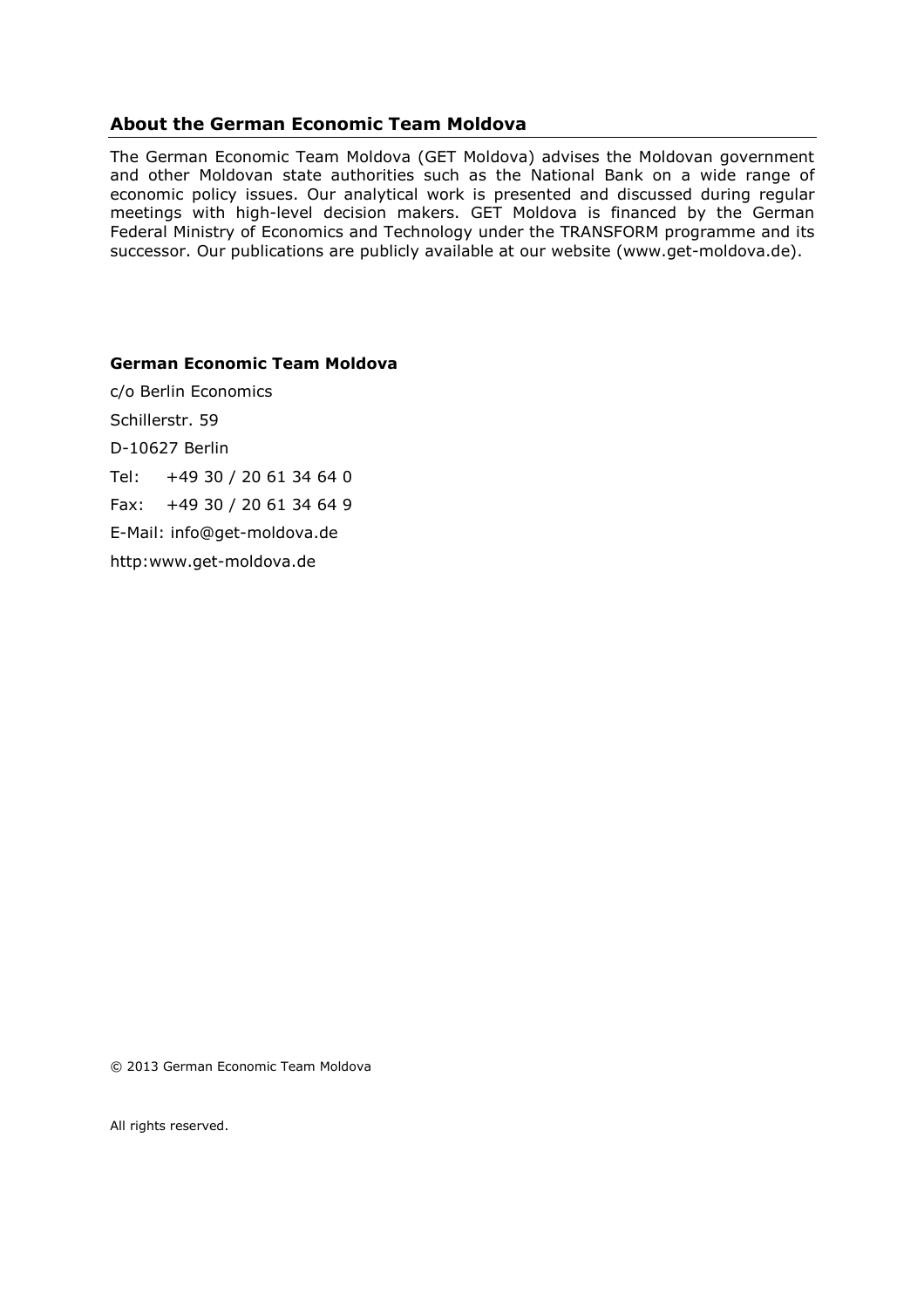# **Moldova's trade policy: Strategy, DCFTA and Customs Union**

### **Executive Summary**

Moldova is a very open economy, with combined exports and imports accounting for almost 100% of GDP. As such, trade policy is a crucial element of economic policy and a key determinant for the wellbeing of the population. Consequently, the country needs to define clear trade policy goals and a strategy to achieve such goals.

The main goal should be to increase foreign trade, while maintaining a regionally diversified trade structure. As of today, the EU and the CIS countries are the main trading partners, each of them accounting for more than 40% on both the export and the import side. This regional diversification is very positive and should not be put at risk.

This brings us to the topic of how to achieve this goal. Moldova's trade strategy should be to ensure a trade-supportive framework by concluding a series of bilateral free trade agreements (FTAs) with its trading partners. The instrument FTA is very convenient for two reasons. First, it reduces bilateral trade tariffs and thus contributes to more foreign trade. Second, it deals purely with bilateral issues and has thus no effect on trade relations with third parties. This is the key difference to a customs union, which feature common external tariffs and thus regulate not just bilateral, but all trade flows of a country: Moldova can conclude 20 or 30 FTAs, but can join just one customs union.

Let us now look at the concrete trade policy decisions for Moldova. One important decision concerns the DCFTA with the EU. The DCFTA is in essence a FTA, and as such suits perfectly in the proposed strategy. It would significantly reduce trade barriers leading to a GDP increase of 6.4%. Thus, Moldova should go ahead with the DCFTA with the EU, but at the same time pursue other FTAs, including a FTA with the newly built customs union between Russia, Belarus and Kazakhstan.

A further decision concerns the Russian offer to join the Customs Union. In our view, Moldova should reject this offer for two main reasons. First, the level of common external tariffs of this Customs Union is rather high. By joining this rather protectionist club Moldova would reduce its overall foreign trade, with negative impact on the wellbeing of the population. Second, joining the customs union would jeopardise the healthy regional trade structure of Moldova and hinder it from keeping existing and concluding new FTAs, such as the DCFTA with the EU. This is likely to lead to a decline in GDP of 9.7%, even if the effect of discounted gas is factored in.

As far as Moldova's trade policy objectives are concerned, the DCFTA with the EU is a good idea, but the customs union with Russia would not be in the economic interest of the country. Moldova should not enter any customs union, but focus instead on FTAs. The problem of the Russian offer is not Russia, but the proposed instrument. Russia should remain a key trading partner, but trade relations with Russia should be regulated by a FTA, not a customs union.

#### **Authors**

| Jörg Radeke        | radeke@berlin-economics.com | +49 30 20 61 34 64 7 |
|--------------------|-----------------------------|----------------------|
| Dr. Ricardo Giucci | giucci@berlin-economics.com | +49 30 20 61 34 64 0 |
| Adrian Lupusor     | adrian@expert-grup.org      | +373 22 211 599      |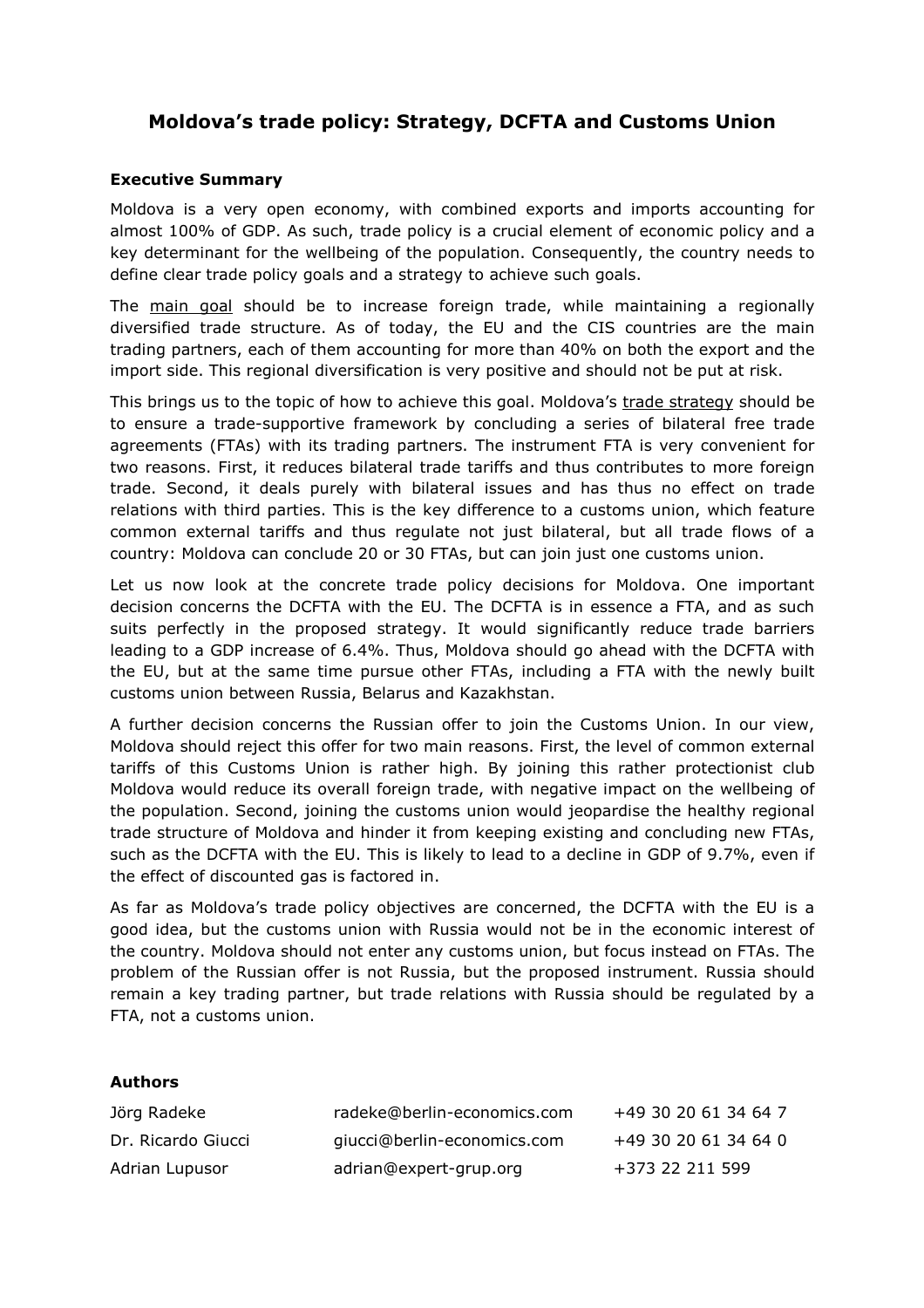# **Contents**

| $\mathbf{1}$   |     |                                                                            |
|----------------|-----|----------------------------------------------------------------------------|
| $\overline{2}$ |     |                                                                            |
|                | 2.1 |                                                                            |
|                | 2.2 |                                                                            |
| 3              |     |                                                                            |
|                | 3.1 |                                                                            |
|                | 3.2 |                                                                            |
|                | 3.3 |                                                                            |
| $\overline{4}$ |     | Comparison DCFTA and CU regarding their impact on Moldova's wider economic |
|                |     |                                                                            |
|                | 4.1 |                                                                            |
|                | 4.2 | Assessment of the Customs Union with Russia, Belarus and Kazakhstan15      |
| 5              |     |                                                                            |
|                |     |                                                                            |
|                |     |                                                                            |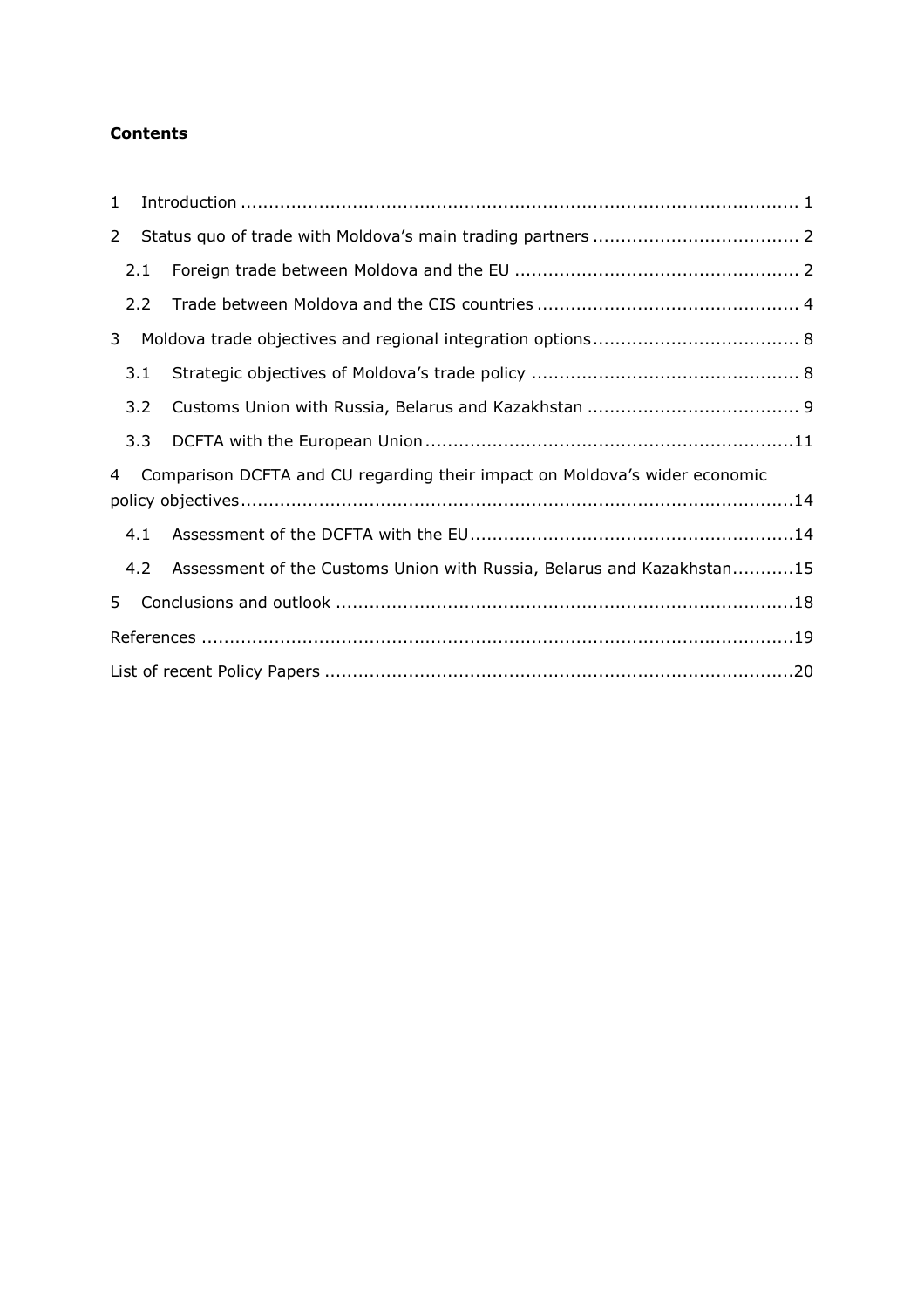## **1 Introduction**

## Motivation

Moldova has two strategic trade offers and has to decide which offer to take. On the one hand there the offer to join the Customs Union between Russia, Belarus, and Kazakhstan, and on the other the offer to enter into a Deep and Comprehensive Free Trade Agreement with the European Union.

While a number of good quantitative assessments of the economic consequences of both offers exist, there is little understanding on how they would affect Moldova's economic policy goals.

## Objective of this report

As such, the objective of this report is to assess how these offers would help Moldova to achieve its strategic trade policy goals and its main economic policy goals.

## **Structure**

Following this introduction we first look at the structure of Moldova's trade to understand the importance of trade for its economy and its main trading partners. In chapter 3 we outline Moldova's strategic trade objective and which instruments should be used to achieve it. We then assess how the two strategic trade integration offers – Russia-led Customs Union and the DCFTA – contribute to achieving Moldova's trade policy objective.

However, both options are not only trade-related but offer a certain degree of economic policy integration. Therefore, in chapter 4, we assess how the two offers contribute to achieving Moldova's overall economic policy goals.

We conclude and provide an outlook in chapter 5.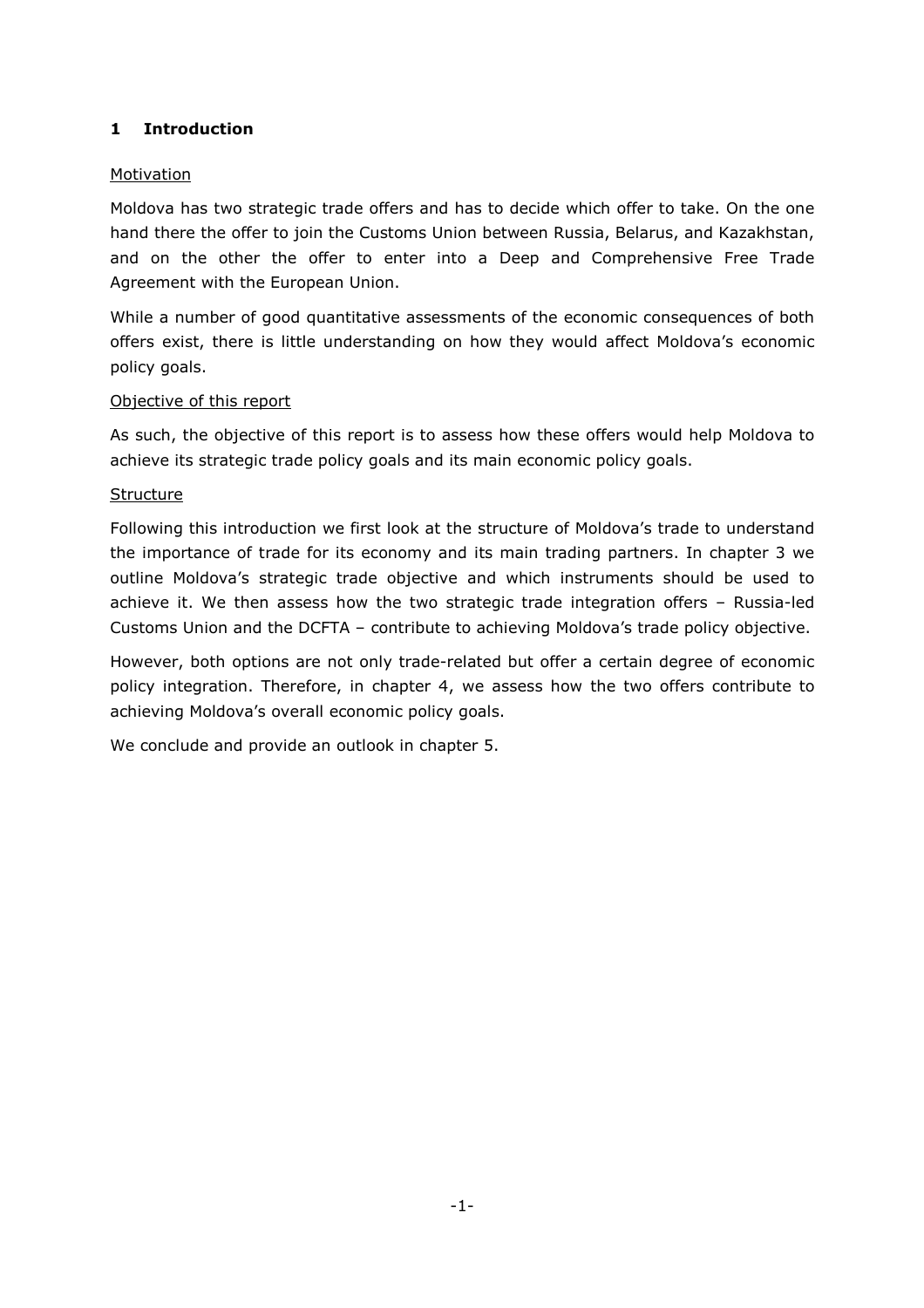#### **2 Status quo of trade with Moldova's main trading partners**

#### 2.1 Foreign trade between Moldova and the EU

Exports. In 2012 Moldova exported goods worth USD 2,161.8 m, which is equal to 29.8% of GDP. Exports to the European Union were USD 1,013.4 m accounting for 46.8% of Moldova's exports. This share has declined from 52.0% in 2009 against the backdrop of challenging economic conditions in the European Union. The EU is, however, still the most important export destination (Figure 1).

**Figure 1:** Export share of main trading blocks



*Source: NBS National Bureau of Statistics of the Republic of Moldova (2013)* 

This is the result of continuous liberalisation of trade between Moldova and the EU. Specifically, the EU has granted a number of unilateral trade preferences, notably the general scheme of preferences (GSP) and GSP which opened up the duty-free access of Moldovan industrial products to the European market. Moreover, the Autonomous Trade Preferences granted to Moldova in 2008 brought an additional boost to its exports to EU. Furthermore, Moldova benefitted from Romania's intensifying trade relations with the EU following the enlargement in 2007. Additionally, the Russian wine embargo also increased the share of exports to the EU – although this was likely rather through a decline of export to Russia as only a small share of producers were able to reorient their export market to the EU.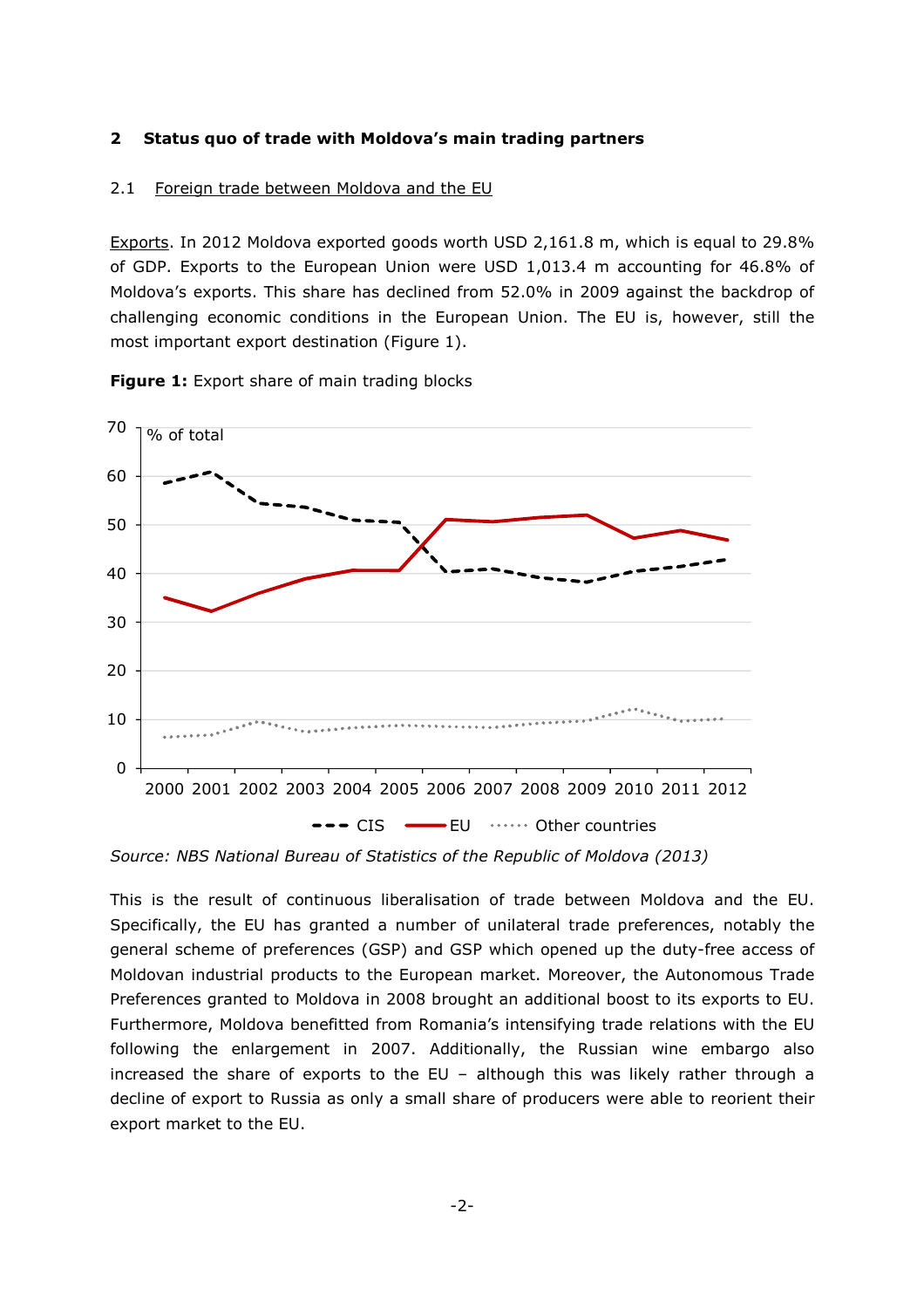Looking closer at the products exported to the EU, the most important item were electrics wires, cables and other insulated electric conductors, which in 2012 accounted for 16.3% of total Moldovan exports to EU. This relatively new industrial sector became rapidly a leading one after the set-up of car part supplier "Draexlmaier" in Bălți and "Leoni" in Chișinău and Ungheni in 2008. Around 97% of this production is exported to Romania. Otherwise, exports to the EU are dominated by agricultural commodities such as sunflower seeds (7.7% in total exports to EU) and fresh or dried nuts (6.4%) exported to Italy and Greece. Finally there is the textile industry with clothing articles accounting for 6.5% and car seat covers accounting for another 5.3% of exports to the EU.

| <b>Exports</b>                                                                |                                     |                                          | <b>Imports</b>                                         |                                                   |                             |
|-------------------------------------------------------------------------------|-------------------------------------|------------------------------------------|--------------------------------------------------------|---------------------------------------------------|-----------------------------|
| <b>Item</b>                                                                   | $%$ in<br>total<br>exports<br>to EU | Main<br>trading<br>partners              | <b>Item</b>                                            | $%$ in<br>total<br><i><b>imports</b></i><br>to EU | Main<br>trading<br>partners |
| Insulated wire, cable<br>and other insulated<br>electric conductors           | 16.3                                | Romania                                  | Oils petroleum,<br>bituminous,<br>distillates          | 16.0                                              | Romania                     |
| Sunflower-seed,<br>safflower or cotton-<br>seed oil and fractions<br>thereof  | 7.7                                 | Italy,<br>Romania                        | Medicaments                                            | 5.4                                               | Italy,<br>Germany           |
| Nuts, fresh or dried                                                          | 6.4                                 | Italy,<br>Greece                         | Insulated wire and<br>cable, optical fibre<br>cable    | 4.1                                               | Austria                     |
| Seats and parts<br>thereof                                                    | 5.3                                 | Hungary,<br>Poland                       | Motor vehicles for<br>transport of persons             | 2.9                                               | Germany                     |
| Women's or girls'<br>suits, ensembles,<br>jackets and other<br>clothing items | 3.6                                 | Italy,<br>Germany                        | Hair preparations                                      | 1.6                                               | Romania                     |
| Men's or boys' suits,<br>ensembles, jackets<br>and other clothing<br>items    | 2.9                                 | Poland,<br>Italy                         | Insecticides,<br>fungicides,<br>herbicides             | 1.6                                               | Germany,<br>France          |
| Fruit juices and<br>vegetable juices                                          | 2.9                                 | Poland,<br>Austria                       | Made up articles nes,<br>including dress<br>patterns   | 1.4                                               | Poland,<br>Hungary          |
| Cane or beet sugar<br>and chemically pure<br>sucrose                          | 2.5                                 | Romania                                  | Parts and<br>accessories for<br>motor vehicles         | 1.4                                               | Romania,<br>Germany         |
| Sunflower seeds                                                               | 2.1                                 | Romania                                  | Tractors (other than<br>works, warehouse<br>equipment) | 1.3                                               | Germany,<br>Netherland<br>s |
| Wine of fresh grapes                                                          | 2.0                                 | Czech<br>Republic,<br>Poland,<br>Romania | Other furniture and<br>parts thereof.                  | 1.2                                               | Romania,<br>Italy           |

**Table 1:** Foreign trade structure between Moldova and EU 2012\*

*Source: UN Comtrade, \*4-digit level of disaggregation (HS-2007)*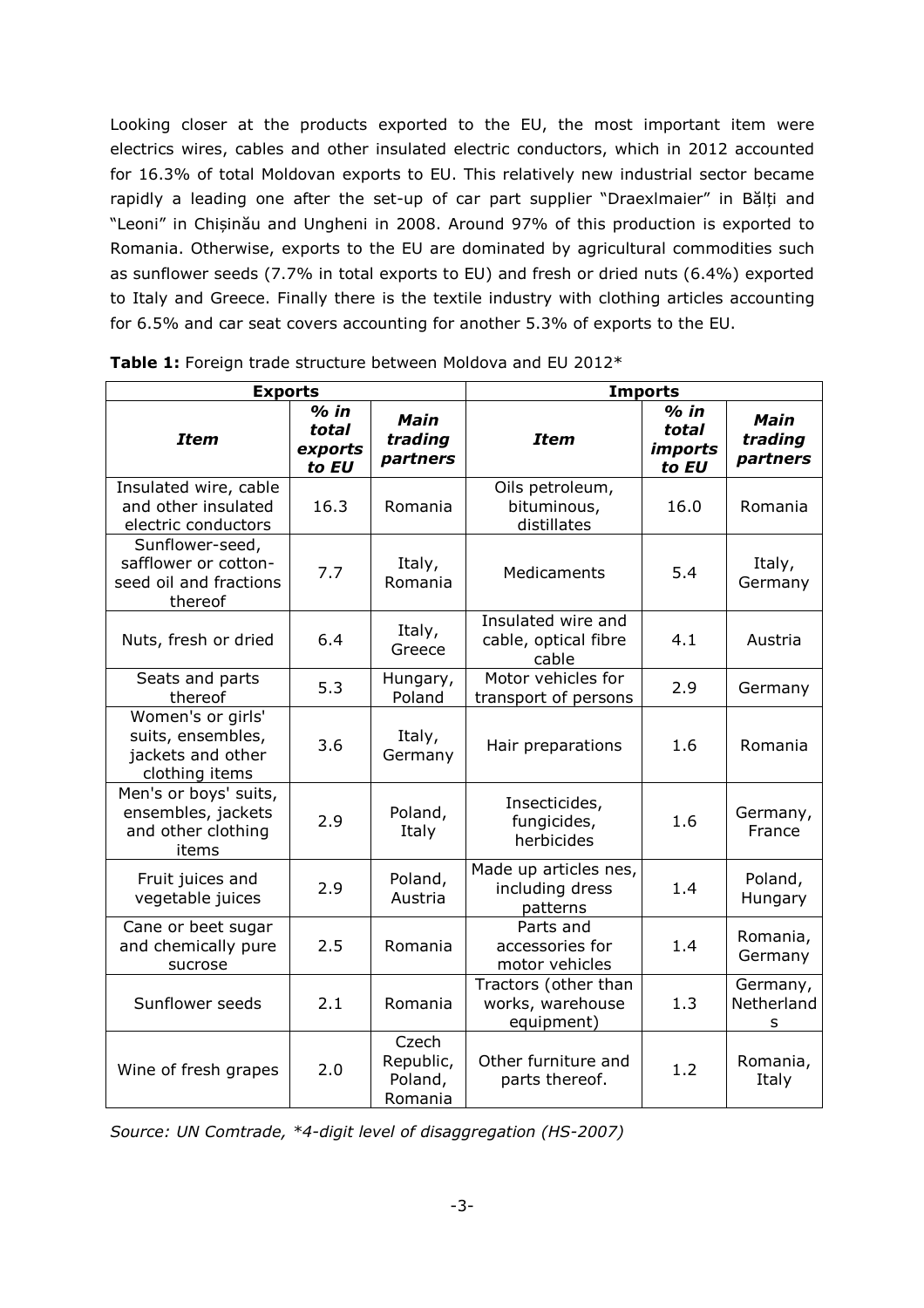Imports. Moldova imported USD 5,213.1 m in 2012 of which USD 2,318.7 m were imported from the EU. As such, with 44.5% the EU is also the region accounting for the largest share of total imports. With imports higher than exports Moldova has a trade deficit with the EU, which reached USD 1,305.3 m in 2012 the equivalent of 18% of gross domestic product in 2012 (Figure 2).



**Figure 2:** Exports, imports and trade balance between Moldova and EU

*Source: NBS National Bureau of Statistics of the Republic of Moldova (2013)* 

Among Moldova's imports from the EU petroleum products accounted with 16% for the largest share of total imports from EU and were mostly supplied by Romania. The remainder of Moldova's imports is rather diversified. It often reflects the business model of some of the large exporters, which import car parts such as cables to assemble them into wire harnesses or other car parts for re-export to Romania.

## 2.2 Trade between Moldova and the CIS countries

Exports: Exports of goods to the CIS countries amounted to USD 928 m in 2012 accounting for a substantial 42.9% share of total exports and thus making exports to the region similar important as exports to the EU. The strong trade ties reflect first of all close historic ties especially the strong economic integration and specialisation of all Soviet republics. Furthermore, trade is supported by the close geographic proximity low or non-existing language barriers. Also one could argue that non-trade barriers are lower as quality standards are similar and less demanding as opposed to those required by the EU. However, the CIS export share has been declining since reaching 50.5% in 2005, reflecting a number of factors such as the larger role of trade with the EU as well as an increased trade volume with other countries such as Turkey and China.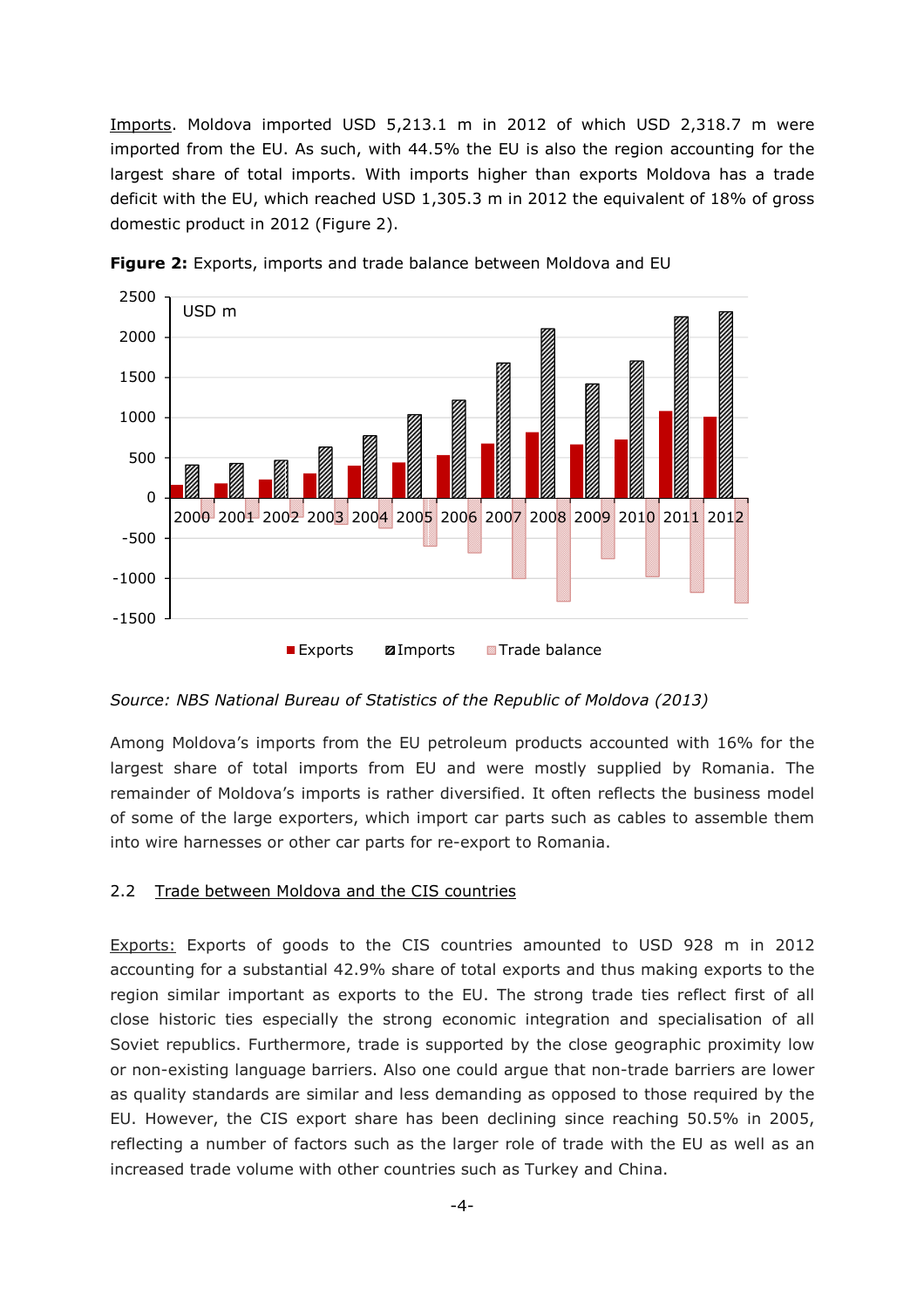The most important trading partner among the CIS countries is the Russian Federation, which attracts more than two thirds of Moldovan exports to the CIS. Hence, the evolution of the bilateral trade with this country has largely influenced the overall trade with the CIS. For example, the Russian embargo from 2006 on imports of wines from Moldova significantly reduced exports in that year.



**Figure 3:** Exports, imports and trade balance between Moldova and CIS

*Source: NBS National Bureau of Statistics of the Republic of Moldova (2013)*

Indeed, grape wines form the most important exported item with 11.5% of total exports to CIS, the main customers being Russia and Belarus. It is followed by medicaments (9.6%) and "cognacs" (5.4%), both being primarily exported to Russia and Ukraine. Fresh fruits form another important category of Moldovan exports to CIS, with a share of about 7.4%.

Imports. Moldovan imports from the CIS were USD 1,623.8 m in 2012. This means Moldova also has a trade deficit with the CIS countries, which reached 9.6% of GDP in 2012. However, this compares favourably to the deficit 18.4% seen in 2008 (Figure 3).

The imports' structure is clearly dominated by various types of energy products such as gas, petroleum and coal mainly supplied by Russia, Belarus, Ukraine and Kazakhstan. Indeed, in 2012 gas imported from Russia represented 30.1% of total Moldova's imports from CIS.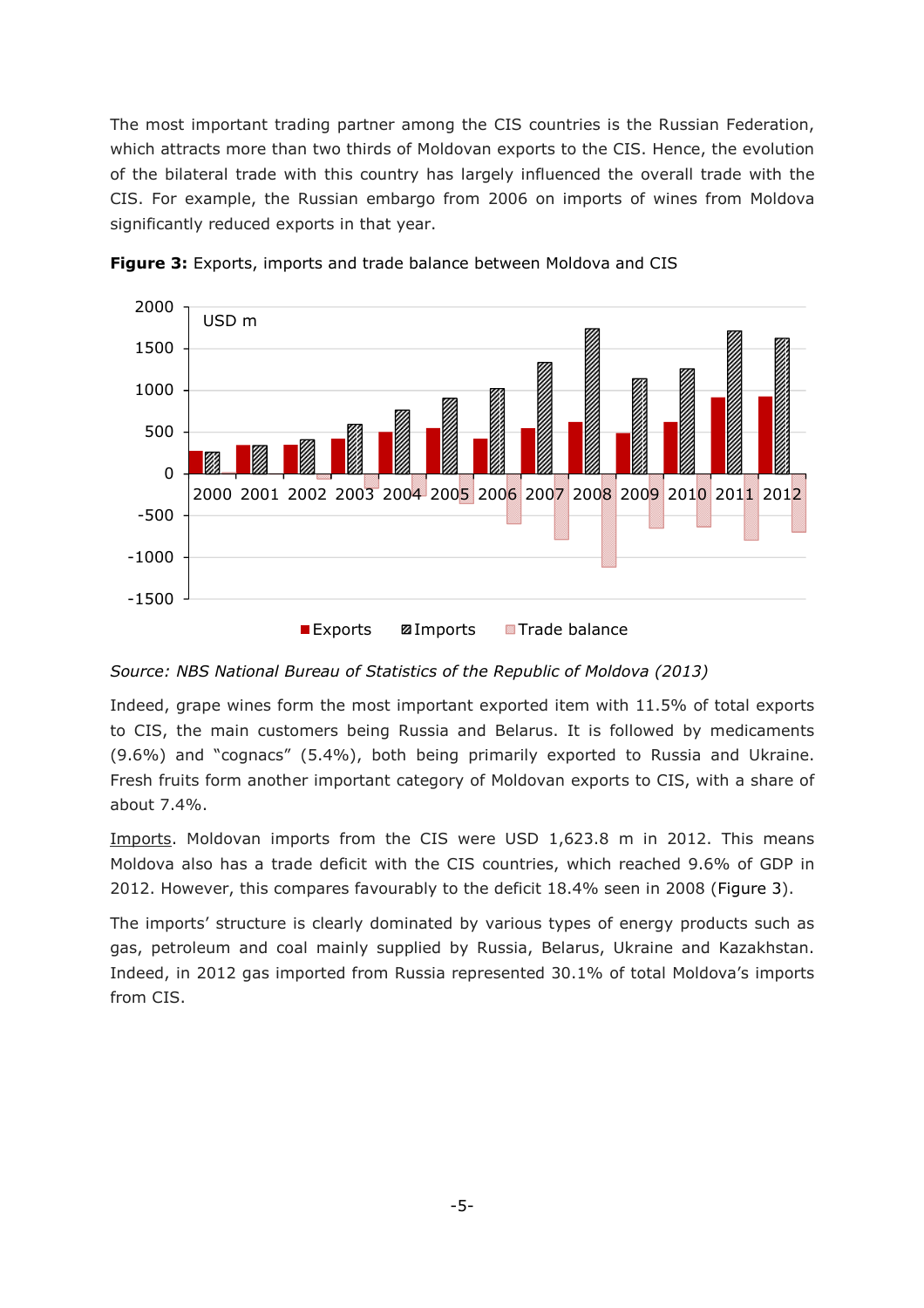**Table 2:** Foreign trade structure between Moldova and other CIS countries\*

| <b>Exports</b>                                          |                                      |                                    | <b>Imports</b>                                                                                 |                                             |                                    |
|---------------------------------------------------------|--------------------------------------|------------------------------------|------------------------------------------------------------------------------------------------|---------------------------------------------|------------------------------------|
| <b>Item</b>                                             | $%$ in<br>total<br>exports<br>to CIS | <b>Main</b><br>trading<br>partners | <b>Item</b>                                                                                    | $%$ in<br>total<br><i>imports</i><br>to CIS | <b>Main</b><br>trading<br>partners |
| Grape wines                                             | 11.5                                 | Russia,<br><b>Belarus</b>          | Gas and gas<br>products                                                                        | 30.1                                        | Russia                             |
| Medicaments                                             | 9.6                                  | Ukraine,<br>Russia                 | Petroleum oils and<br>oils obtained from<br>bituminous<br>minerals, other<br>than crude;       | 10.8                                        | Russia,<br><b>Belarus</b>          |
| Liqueur, spirits and<br>undenatured ethyl               | 5.4                                  | Ukraine,<br>Russia                 | Cigars, cheroots,<br>cigarillos and<br>cigarettes, of<br>tobacco or of<br>tobacco substitutes. | 3.8                                         | Ukraine                            |
| Apples, pears and<br>quinces, fresh                     | 4.3                                  | Russia                             | Petroleum gases<br>and other gaseous<br>hydrocarbons.                                          | 3.6                                         | Russia,<br>Kazahstan               |
| Stone fruit, fresh<br>(apricot, cherry,<br>plum, peach) | 3.1                                  | Russia                             | Coal; briquettes,<br>ovoids and similar<br>solid fuels<br>manufactured from<br>coal.           | 1.5                                         | Ukraine,<br>Russia                 |
| Hair preparations                                       | 2.9                                  | Russia                             | Mineral or chemical<br>fertilisers.                                                            | 1.4                                         | Russia                             |
| Carpets, woven, not<br>tufted, flocked                  | 2.8                                  | Russia                             | Wheat or meslin<br>flour.                                                                      | 1.3                                         | Ukraine                            |
| Parts and accessories<br>for motor vehicles             | 2.8                                  | Russia                             | Bars and rods of<br>iron or non-alloy<br>steel                                                 | 1.2                                         | Ukraine                            |
| Other furniture and<br>parts thereof                    | 2.2                                  | Russia                             | Bread, pastry,<br>cakes, biscuits and<br>other bakers'<br>wares.                               | 1.1                                         | Ukraine                            |
| Sunflower seeds                                         | 2.1                                  | Ukraine                            | Chocolate and<br>other food<br>preparations<br>containing cocoa.                               | 1.1                                         | Ukraine                            |

*Source: UN Comtrade, \* 4-digit level of disaggregation (HS-2007)* 

# *Conclusions*

Moldova's foreign trade is almost equally split between the EU and CIS countries. This reflects the countries strategic location between those two regional blocks. Furthermore, Moldova also has close historical ties and almost no language barriers with Romania and Russia the two most important trading partner of each respective regional block. However, there are many differences in trading patterns with the EU and CIS. The European Union market is important especially for Moldovan industrial sector (e.g. wires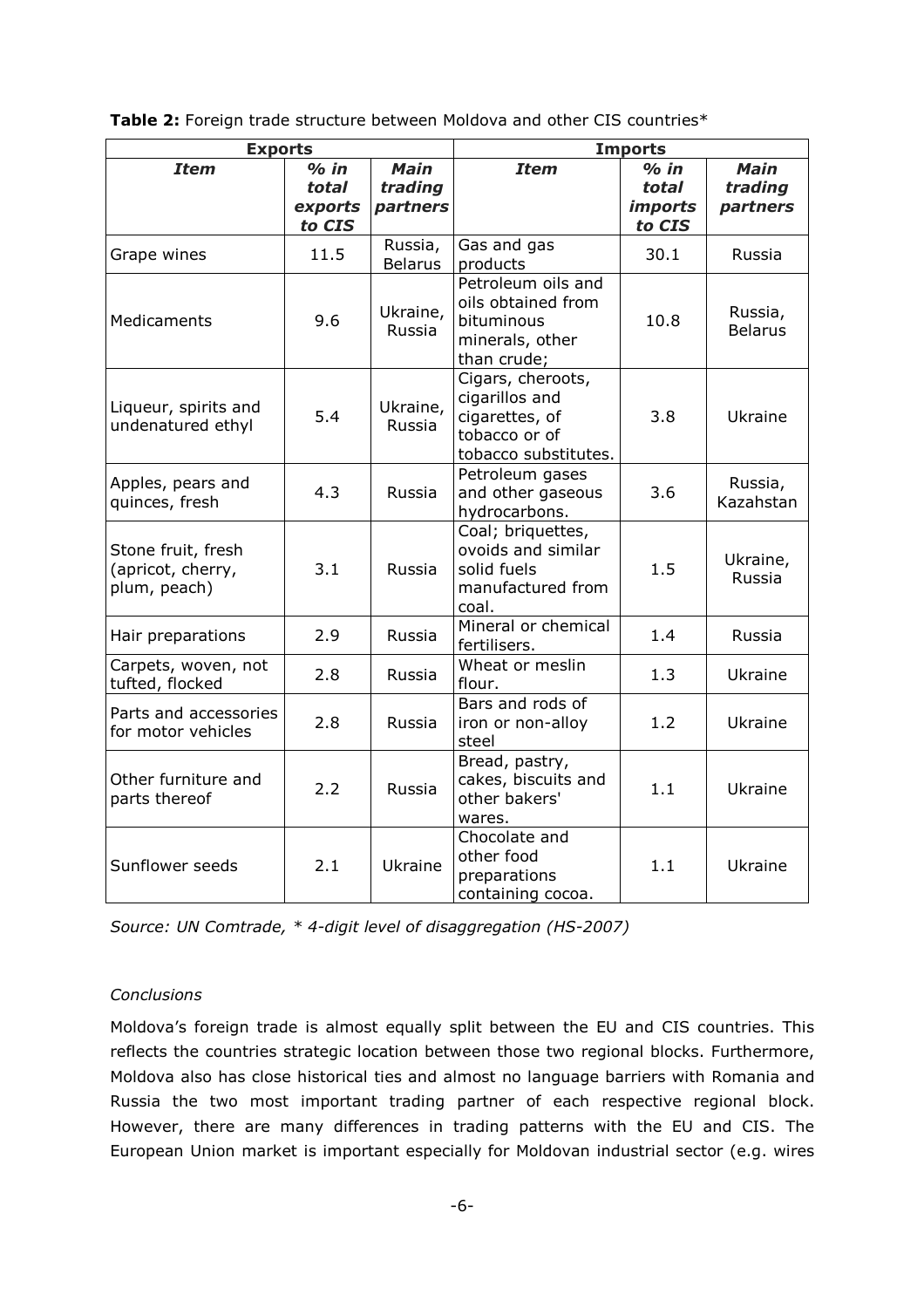and cables, car parts, clothing) and also for the capital goods required for the modernization of the economy. At the same time, the CIS remains a strategic partner at least due to two major reasons. Firstly, it is the main foreign outlet for the domestic agrifood sector (e.g. wines, fresh fruits). Secondly, the CIS countries and particularly Russia, Ukraine, Belarus and Kazakhstan serve as the main energy suppliers to Moldova. Thus, Moldova is at the doorstep of two major trading blocks, both being important for the country's economic development.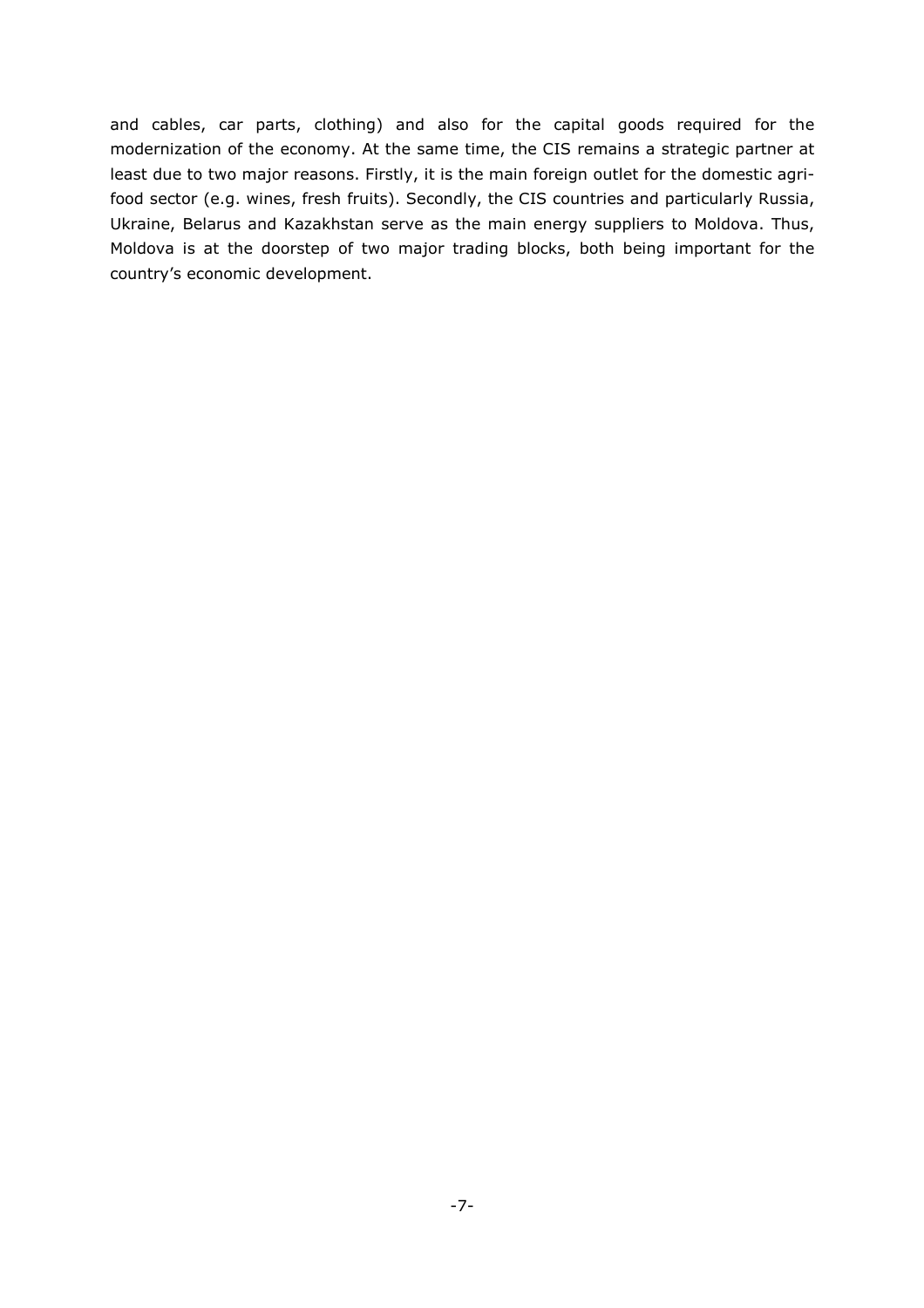## **3 Moldova trade objectives and regional integration options**

## 3.1 Strategic objectives of Moldova's trade policy

Trade leads to higher economic growth as it allows countries to exchange their goods and services against the best goods and services produced internationally. For consumers this means more variety of goods at lower prices while producers benefit from access to export markets as well as access to new technologies. Trade agreements can also substantially reduce the cost of doing business and trading internationally.

*To maximise the benefits of trade, Moldova's overall strategic trade policy objective should be to maximise trade with all trading partners.* 

This poses the question of how trade with all potential trading partners can be maximised; in other words, which policy instruments should be used to achieve this strategic goal of trading as much as possible with everyone. The standard instruments for liberalising trade between two nations or economic blocks are bilateral free trade agreements (FTA). Thus, in order to achieve its strategic policy objective Moldova should negotiate FTAs with as many trading partners as possible. A good example here is Chile, which has intensively used this instrument to liberalise trade with many different trading partners. So in an ideal world Moldova negotiates or extends free trade agreements with the European Union, with the Customs Union formed by the Russian Federation, Belarus and Kazakhstan, as well as with other CIS countries, Turkey, South Korea and all its other relevant trading partners. Used in this way, FTAs are Moldova's first best policy option for achieving its strategic trade policy goal.

It is important to highlight in this context that the intended EU-Moldova Deep and Comprehensive Free Trade Agreement (DCFTA) is, after all, only a free trade agreement. As such it would not exclude any other FTAs with other countries and, thus, is very much in line with Moldova's strategic trade policy goal.

However, at the moment the Russian-led Customs Union does not offer Moldova a free trade agreement; instead it expects Moldova to join the Custom Union consisting of Russia, Kazakhstan and Belarus. However, it is not possible to be member of the Customs Union and to have the DCFTA at the same time. Consequently, the first best option of using a multiple free trade agreements to maximise trade is not available. Thus, instead of entering into free trade agreements with all its main trading partners, the country may be forced to decide between the DCFTA with the EU and the Russia-led Customs Union.

Such a decision should be fact-based and assessed according to how either offers – Custom Union or DCFTA – helps Moldova to best achieve its strategic trade policy objectives of maximising trade with all trading partners. Below we describe and assess the two main trade integration offers for Moldova.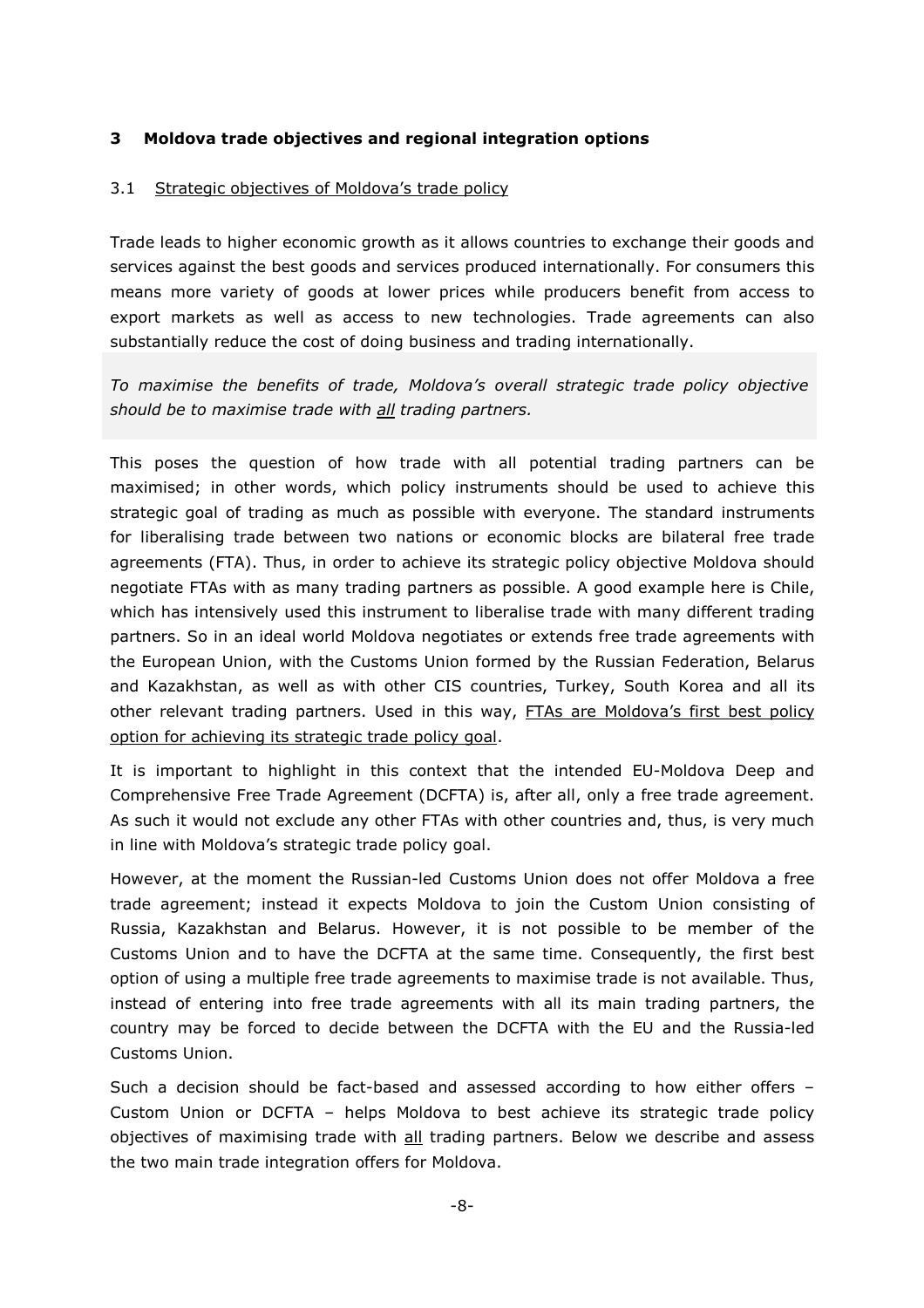#### 3.2 Customs Union with Russia, Belarus and Kazakhstan<sup>1</sup>

Unlike bilateral trade agreements, customs unions are free trade areas with a common external tariff. That is, the members of customs union give up their national autonomy over setting tariffs and non-tariffs barriers to a central body that represents the entire customs union. The European Union is currently the largest customs union.

The establishment of the Customs Union consisting of Russia, Belarus and Kazakhstan (CU) occurred within the Eurasian Economic Community integration process. The Eurasian Economic Community (EEC) agreement signed in Astana in October 2000 was designed to function as a regional international organisation recognised by the United Nations. Although a free trade zone has been implemented in the Eurasian Economic Community, it operates with exemptions and not to the fullest possible extent.<sup>2</sup>

Since 2008 the EEC top priority has become the establishment of a Customs Union – first in the framework of Russia, Belarus and Kazakhstan. A supranational body of the customs union – the EEC Customs Union Commission – was established in December 2008. The Customs Union members (Kazakhstan, Belarus and Russia) reached an agreement on a unified customs tariff in June 2009 and endorsed a schedule for creating a unified customs territory. The formation of the CU started on January 1, 2010 with the implementation of this common tariff scheme. Finally, in mid-2011, a common border control in the Customs Union has been established.

Apart from common tariff policy, the CU has envisaged unification of non-tariff measures in commodity trade, including development of common technical regulations, sanitary and phyto-sanitary standards, extension of anti-dumping and safeguard measures applied by any country-member of the CU to the entire CU, unification of customs procedures and customs valuation, statistics etc.

It should be emphasised that the Customs Union is focused on trade in goods primarily, leaving aside trade in services. Further harmonisation of regulatory issues has been envisaged at the next stage of regional integration of Russia, Belarus and Kazakhstan in 2012, when the countries forming the Customs Union declared their intention to establish the Single Economic Space. This additional level of integration is expected to encompass common policies in such spheres as macroeconomic policy, competition policy, state aid, protection of intellectual property rights, exchange rate policy, migration policy, etc.

To sum up, for Moldova joining the Russia-led Customs Union would indeed mean a very close integration with that regional block. Although ample exemption exists, this would mean little of no tariff barriers for industrial goods and many agricultural products.

i,

 $^1$  This sub-chapter is largely based on a similar chapter from policy paper PP/05/2011 by the German Advisory Group in Ukraine

<sup>2</sup> Shynkaruk K. (2010) Overview of the Customs Union of Russia, Belarus and Kazakhstan // IER (2010) Ukraine's trade policy choice: pros and cons of different scenarios. Report commissioned by the World Bank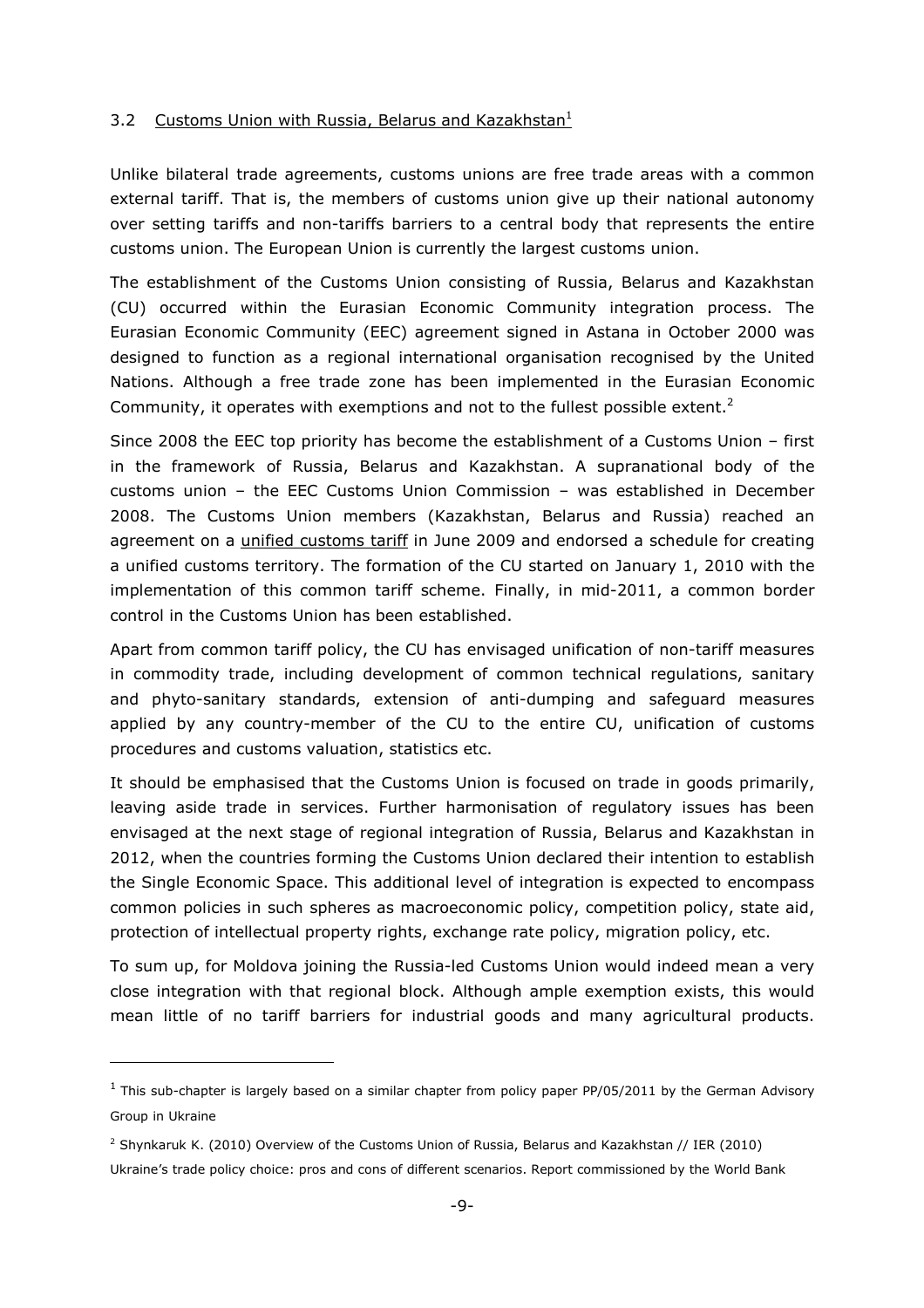Furthermore, it also aims at reducing the cost of non-tariff barriers by aligning standards. Finally, with the intended creation of a single economic space CU members would also align many other trade-related and other economic policies. However, it is important to note that the original CU is rather intended on trade in goods and largely excludes the services sectors.

As a customs union, it also would require Moldova to give up its sovereignty in trade policy. The question for the Moldovan government is, whether the additional benefits compared with the existing FTAs it has with the countries justify these costs.

Following this description of the CU as one of the offers for regional integration, we now assess how it would contribute to achieving Moldova's objective of maximising trade with all trading partners. In this context the two criteria should be (i) the reduction in bilateral trade barriers offered and (ii) access to existing markets:

(i) Reduction in bilateral trade barriers

Clearly, one of the main objectives of joining the CU should be a reduction in the trade barriers between Moldova and the CU members Russia, Kazakhstan and Belarus. As outlined above this reduction of trade barriers offered through the Customs Union could be significant as tariffs for industrial goods will be abolished and for agricultural goods reduced. Furthermore non-tariff barriers in bilateral trade will also be reduced as the Customs Union seeks to align technical, sanitary and phyto-sanitary standards and many other trade-related issues. Indeed, given their common past traditionally technical and other standards have been very similar; however, following the break-up of the Soviet Union the CIS countries have been diverging somewhat in those areas.

(ii) Maintaining extending existing trade relations

Following Moldova's accession to the CU most formerly national trade policy decisions will be decided by the CU at supra-national level. Importantly, this includes also trade policy with third countries that are not part of the CU. Thus, as part of the Customs Union the Moldovan trade regime with other countries especially tariffs and important non-tariff measures would not be taken at national level anymore.

This means, when Moldova joins the Russian-dominated customs union, it would not be able to sign any new free trade agreement (FTA); in particular no DCFTA with the EU, no FTA with Turkey (which is currently under negotiation) and no FTA with the USA, Canada and Brazil.

Furthermore, Moldova would have to discontinue existing FTAs, such as the Central European Free Trade Agreement with Albania, Bosnia and Herzegovina, Croatia, Macedonia, Montenegro and Kosovo. Finally, Moldova would have to renegotiate its membership with the WTO. Thus, joining the customs union with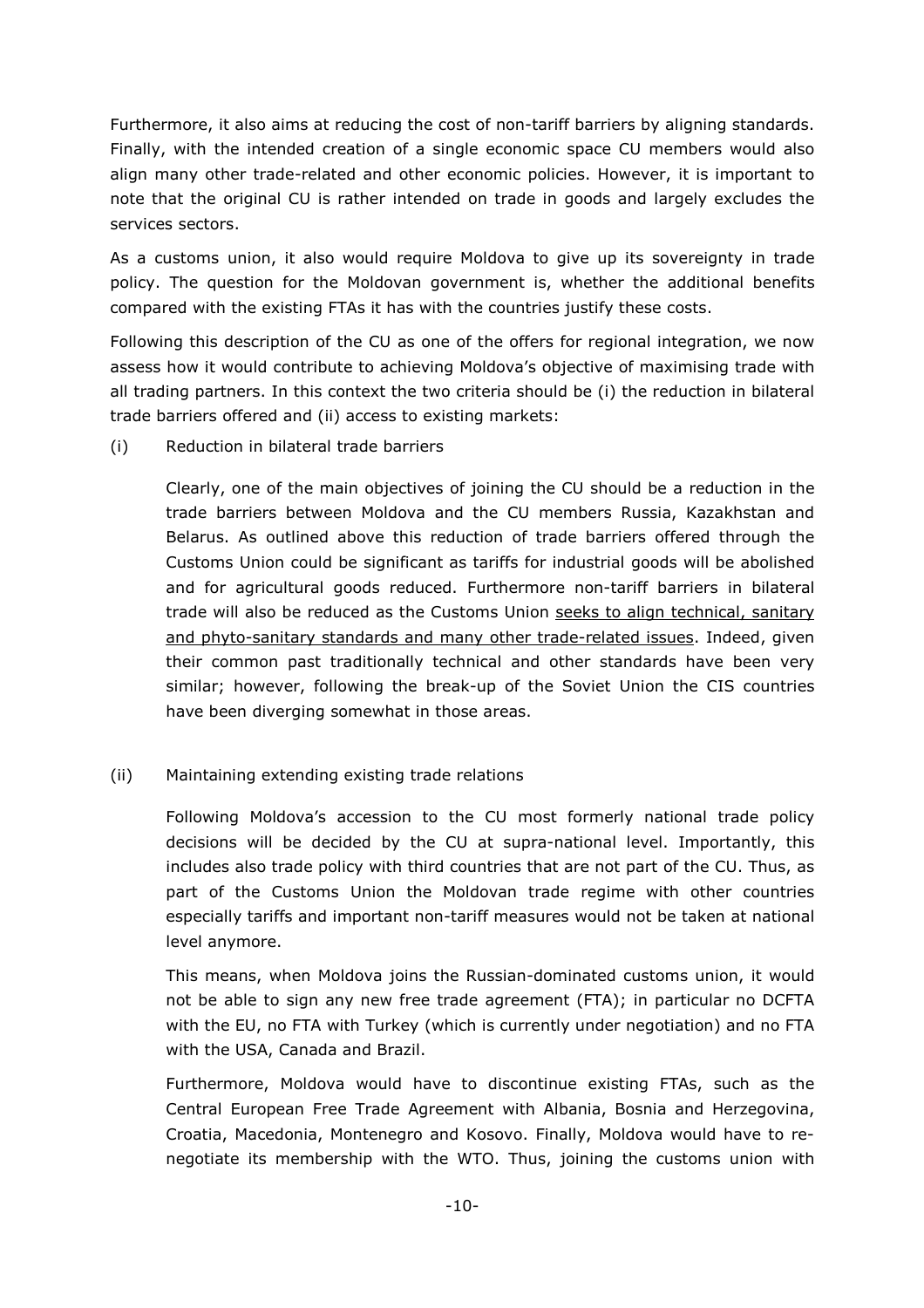Russia implies the end of Moldova's independence regarding trade policy. Given the dominance of Russia in the Customs Union, it is likely that it also dominates the terms of Moldova's trade policy as a CU member. To illustrate this point, consider when Russia joined the WTO, Belarus and Kazakhstan had to adopt Russia's tariffs automatically.

Additionally, the common external import tariff that is applied by the Customs Union is also much more protectionist. For example, as a result of implementing the common external tariff of the customs union with exceptions, the tariffs of Kazakhstan have increased from an average of 6.7% to 11.1% on an unweighted basis (and 5.3% to 9.5% on a trade-weighted basis) (World Bank 2012). Currently, Moldova has an average external tariff of 4.6% (WTO 2013).

Assessment: While the Custom Union offers favourable potential for improved access to the CU market, it would undermine Moldova's access to other foreign markets. As such, the additional benefits gained there would be bought at the very high cost of losing an independent trade policy, having to abolish the DCFTA with the EU, and not being able to continue or entering in a number of regional or overseas trade agreements. On balance we expect a negative impact on achieving the policy objective of improved access to the foreign markets. Quantitative assessments suggest that this could lead to a decline of Moldova's GDP of around 9.7% (Prohnitchi 2012).

# 3.3 DCFTA with the European Union

Moldova and the European Union negotiate a free trade agreement since February 2012. The DCFTA is the trade part of a wider Association Agreement and has one distinctive feature as compared to the FTA agreements in the framework of the CIS, namely its strong regulatory and institutional character. While existing free trade agreements – for example the one conducted with the CIS in 2008 – would cause only very limited regulatory adjustments in the country, the DCFTA with the EU results in significant harmonisation of Moldova's regulatory practices to European rules and norms in traderelated spheres.

According to available information, major clauses of the DCFTA envisage the following trade regime between the EU and Moldova:

- Duty free exports to the EU for industrial products starting the date when the agreement comes into force
- Significant quotas on duty-free exports of selected agricultural products, including dairy products, grain and cereals, and sugar, to the EU
- Duty free imports of majority of EU agricultural products to Moldova
- Further service trade liberalisation

In addition, the DCFTA envisages significant adjustment of Moldova's regulations in such spheres as competition policy, state aid, public procurement, sanitary and phyto-sanitary measures, technical regulation, protection of intellectual property rights, sustainable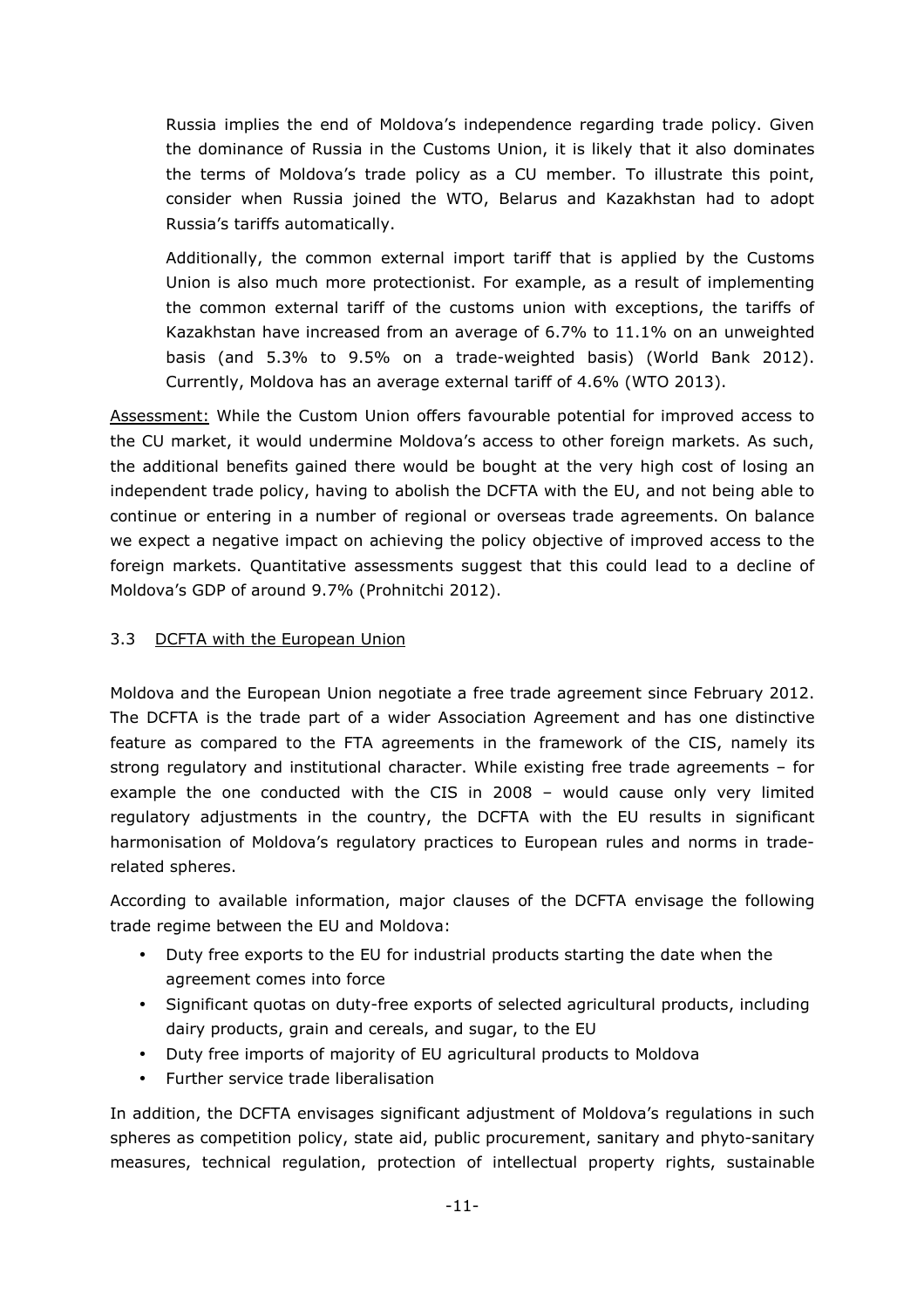development (ecological issues, labour and social issues) etc. At the same time, the EU committed to provide substantial technical assistance to ensure the implementation of the necessary changes.

Consequently, the EU-Moldova DCFTA goes much further than most free trade agreements in intending a wide-spread approximation of regulations and even institution to the EU legal frame as well as covering the services sector. It is important to note though, that  $-$  despite the deep and comprehensive character of the agreement  $-$  it remains only a bilateral free trade agreement. As such, it is does not influence Moldova's trade policy with other nations and is fully compatible with the country's existing and future free trade agreements.

When assessing whether the DCFTA is likely to help Moldova to achieve it trade policy objective one needs to look at two aspects: (i) The reduction in trade barriers offered and how the trade agreement affects the (ii) access to existing markets.

## (i) Reduction in trade barriers

The reduction in trade barriers offered through the DCFTA is substantial. Firstly, all FTAs with the EU intend a full abolition of import tariffs for all industrial goods as well as a significant liberalisation of trade in agricultural and food products. However, with tariff barriers already substantially reduced on both sides even more important is the intended reduction in non-tariff barriers. Here the DCFTA offers a 'deep and comprehensive' component which would see an alignment of Moldova's institutions and regulation in the areas of technical standards, hygiene and phyto-sanitary standards. Furthermore, there will be an alignment of customs procedures. It is expected that those will significantly reduce the cost of trading between Moldova and the EU and consequently provide a much improved market access.

Finally, unlike many other free trade agreements the DCFTA also covers trade in services allowing Moldovan companies to offer services on the EU market while opening up Moldova's services markets such as telecommunication, aviation, and transport services for EU companies. Consequently, as already suggested by its name, the DCFTA offers access to its market that is so far unprecedented by non-EU members.

# (ii) Maintaining extending existing trade relations

A new trade agreement should not sacrifice existing trade arrangement, indeed in the best of worlds it helps to extend trade with other trading partners. In this regard it is worth reiterating that the DCFTA is after all only a bilateral free trade agreement. Thus, if Moldova signs a DCFTA with the EU, the country would maintain its independency regarding trade policy and Moldova could sign new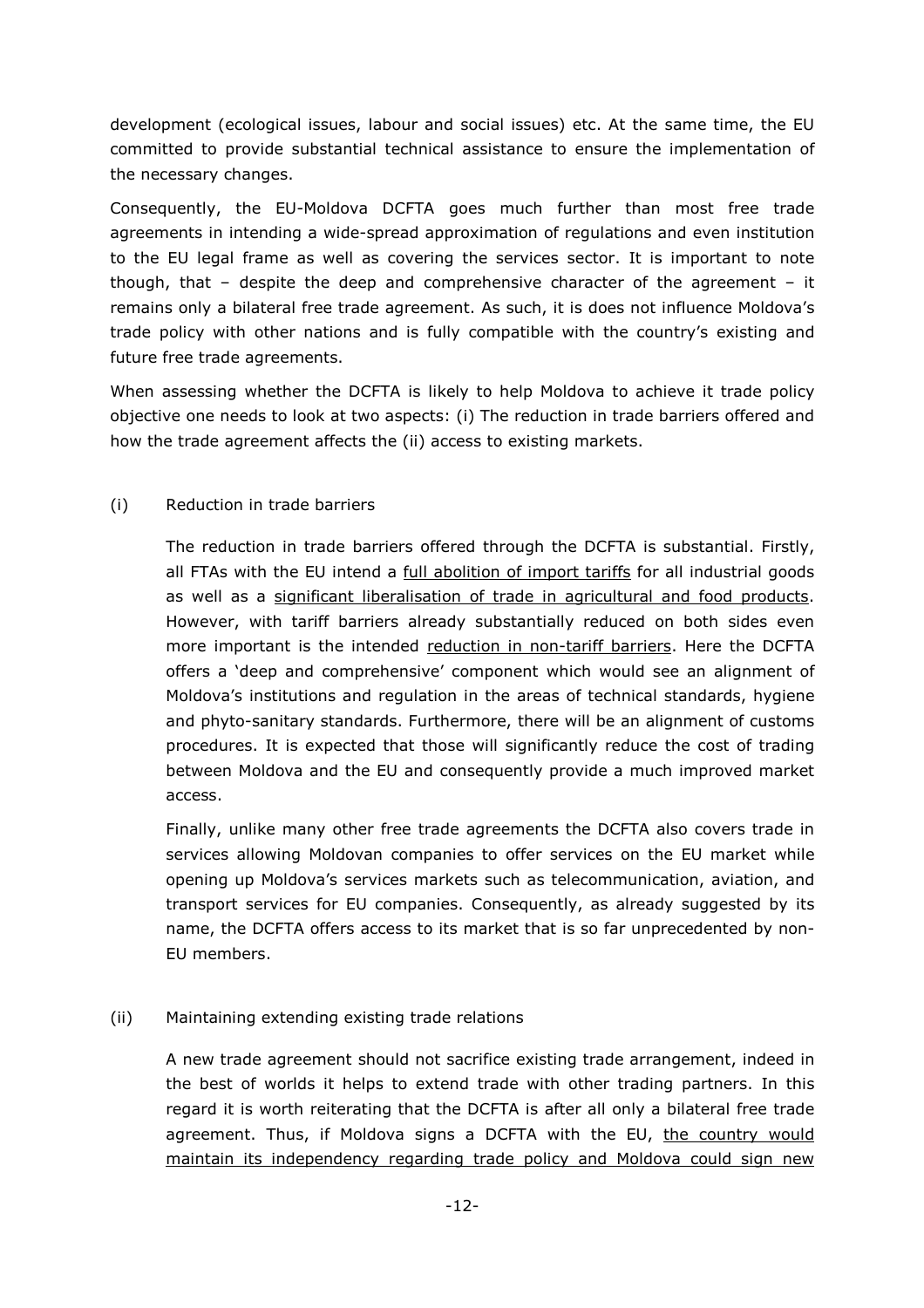FTAs with any other trading partners. So technically Moldova could even sign a free trade agreement (but not join) the customs union formed by Russia, Belarus and Kazakhstan.

Assessment: As far as Moldova's strategic policy objective of maximising trade is concerned the DCFTA offers privileged access to the largest single market in the world. The agreement negotiated would offer a substantial reduction in non-tariff barriers. At the same time it would not preclude Moldova from pursuing other FTAs with other trading partners. Finally, with the EU standards being widely accepted international standards, it is likely to also improve access to other international markets. A quantitative assessment of the resulting economic impact carried out by Expert Grup suggests a 6.4% increase in Moldova's GDP (Prohnitchi 2012).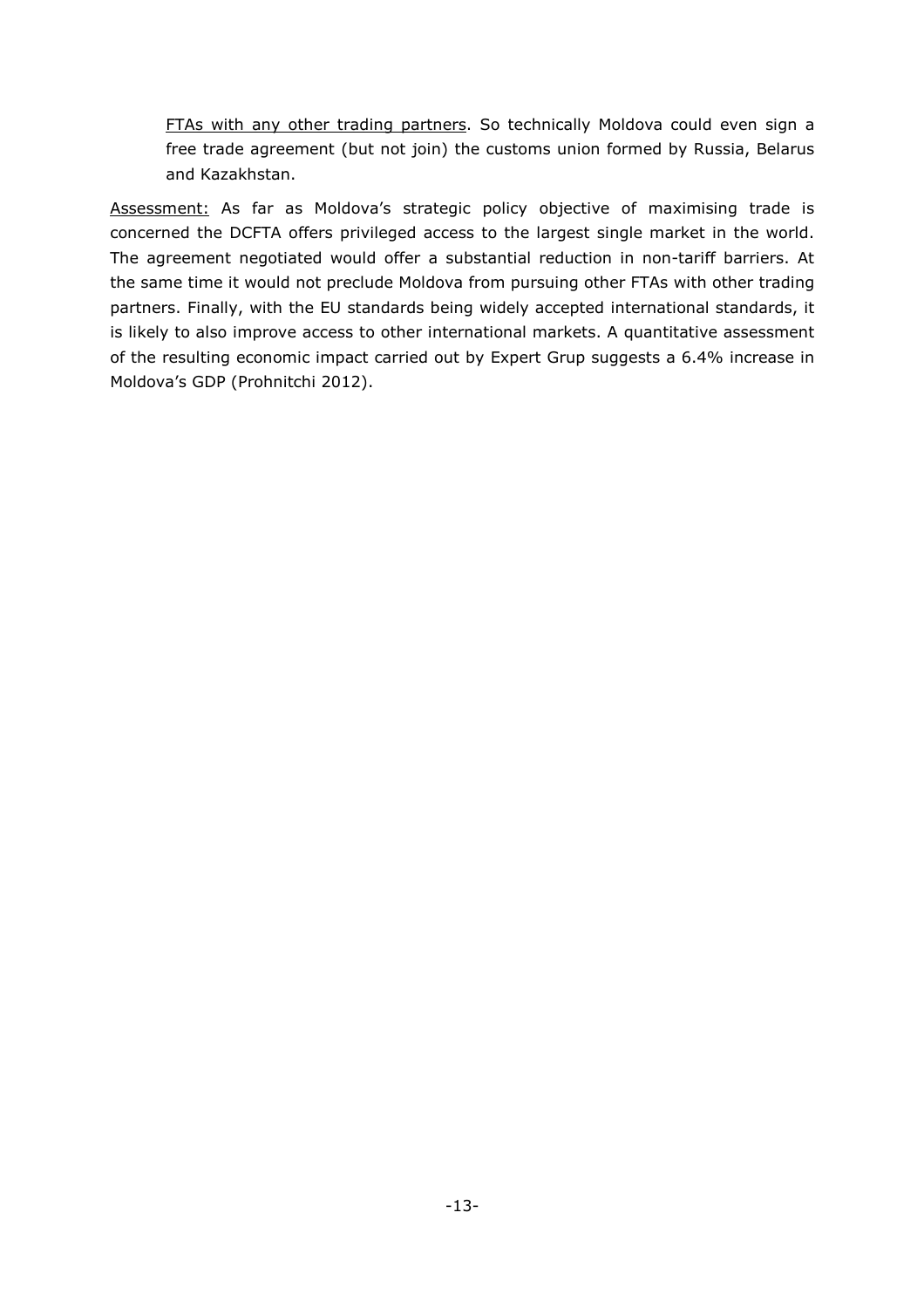# **4 Comparison DCFTA and CU regarding their impact on Moldova's wider economic policy objectives**

Making free trade agreements with other countries is not a goal in itself; it should be part of Moldova's wider economic policy and should help Moldova to achieve its economic policy objectives. Indeed, it could be argued that both offers, the Customs Union and the DCFTA, will not only affect Moldova's trade objective but also how it achieves other important economic policy objectives.

The overall objective of Moldova's economic policy is and should be economic prosperity.

There are three main channels how this policy objective can be achieved.

- Maximise trade with all trading partners (strategic goal of trade policy) which we discussed in the previous section.
- Improved business climate and investment attraction
- Increased energy security and affordability

In this section we compare how both of Moldova's two strategic regional integration options contribute to fulfilling the two other economic policy objectives: improved business climate and investment attraction as well as energy security and affordability.

# 4.1 Assessment of the DCFTA with the EU

# *Improved business climate and investment attraction*

In addition to good access to foreign markets an equally important economic policy objective is the continuous improvement of the business climate and, connected to that, the attraction of foreign investment to Moldova. Thus, any trade integration option should be assessed as to how it affects this objective.

Given the nature of the DCFTA, it is likely to have a substantial effect on the business climate. Indeed, since it is designed as a policy instrument that helps align Moldova legislation with the legal framework in the EU, it requires a substantial adjustment of legislation and institutions. By approximating to the EU, Moldova will gradually implement a legal and institutional framework that reflects best international practice. Indeed, according to the World Bank doing business indicator the average ranking of the EU was 40 in 2012, this compares to an average ranking of 85 of CIS countries and 112 of Russia (World Bank 2013). Key factors of the DCFTA that are likely to contribute to an improved investment and business environment include:

- Technical regulation and SPS systems aligned with international practices
- Efficient competition policy
- A more transparent and competitive public procurement policy
- Improved protection of intellectual property rights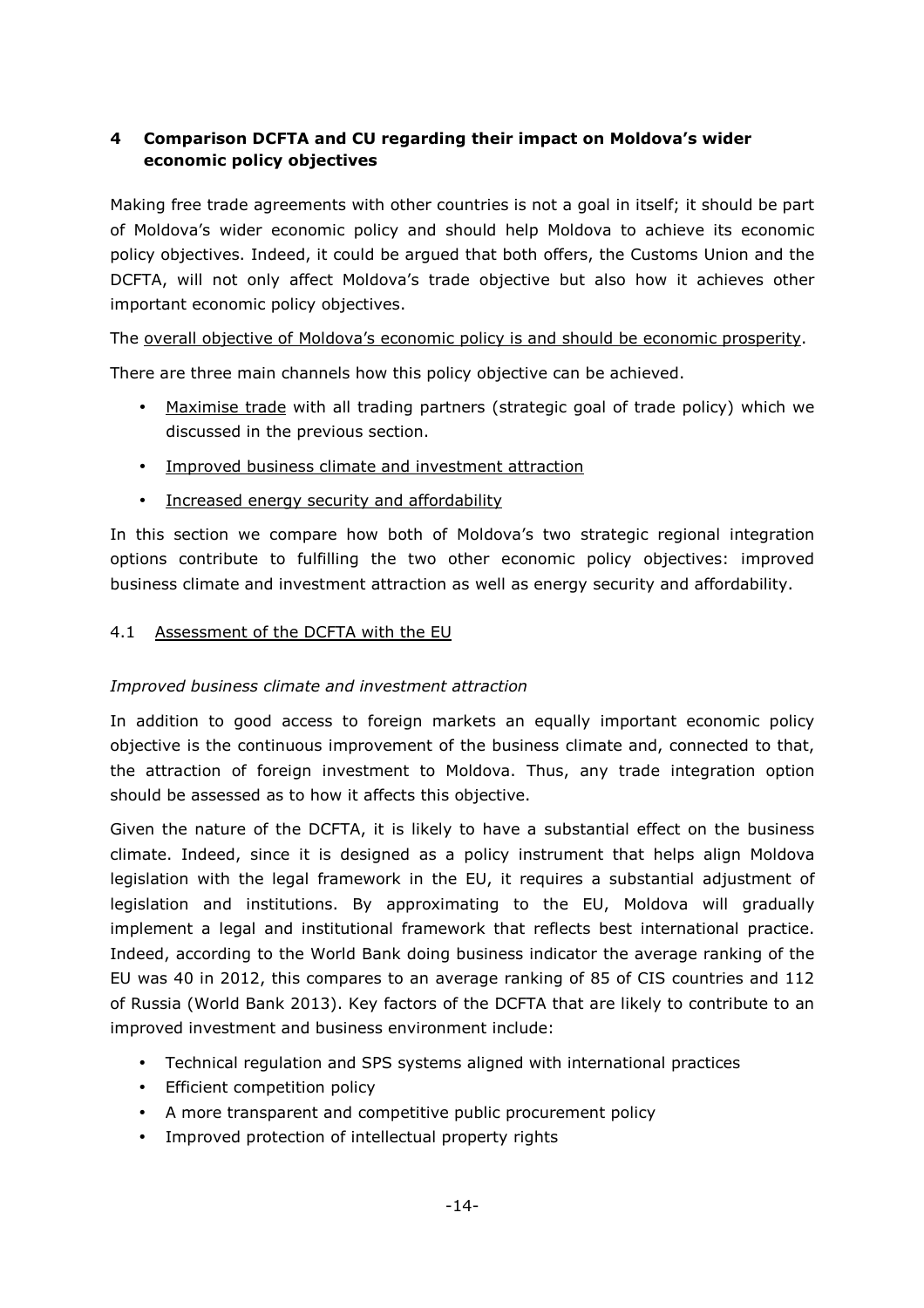To sum up, the DCFTA already does and will continue to stimulate domestic regulatory reform in line with international practices resulting in a better investment climate in the country. Consequently, it is very well suited to contributing to Moldova's economic policy objective of an improved business climate and the attraction of foreign direct investment.

# *Energy security and affordability*

Many former Soviet Union member states have inherited an energy infrastructure that makes them depended on energy imports from other CIS countries. Given the importance of energy as inputs for businesses and for household consumption, it is fair to state energy security and affordability as a third main objective of Moldova's energy security and affordability. Consequently, each of the two regional integration options should be assessed against this objective.

As far as affordability is concerned the DCFTA cannot offer cheap energy; so there would be no benefits in this regard from signing and implementing the DCFTA. However, neither would there be additional cost or reduced energy affordability resulting from the DCFTA.

However, the European Union is a world leader in energy efficiency improvements. With 0.12 koe/USD<sup>3</sup>, the average energy intensity of the EU – the amount of energy used for each dollar of output produced – is one of the lowest in the world. This compares to an average energy intensity of 0.36 koe/USD in the CIS countries (OECD/IEA 2012). The DCFTA can help to improve the investment climate which would also benefit investments in energy efficiency improvements. Additionally - although not directly related to the DCFTA – the European Union already supports energy efficiency improvements in Moldova through technical and financial assistance programmes. Such investments offer a lasting long-term approach to reduced energy consumption which will improve affordability and energy security.

# 4.2 Assessment of the Customs Union with Russia, Belarus and Kazakhstan

Having explored how both regional integration offers affect Moldova's strategic trade policy objective, in this section we explore how joining the Customs Union would affect Moldova's other economic policy objectives. Specifically we look at the objectives of improved business climate and investment attraction as well as energy security and affordability.

# *Improved business climate and investment attraction*

-

The impact of Moldova joining the Customs Union on the business climate and investment attraction is ambiguous. On the one hand the CU aims at reducing non-tariff

<sup>&</sup>lt;sup>3</sup> Measured in kilogram oil equivalent per USD GDP purchasing power weighted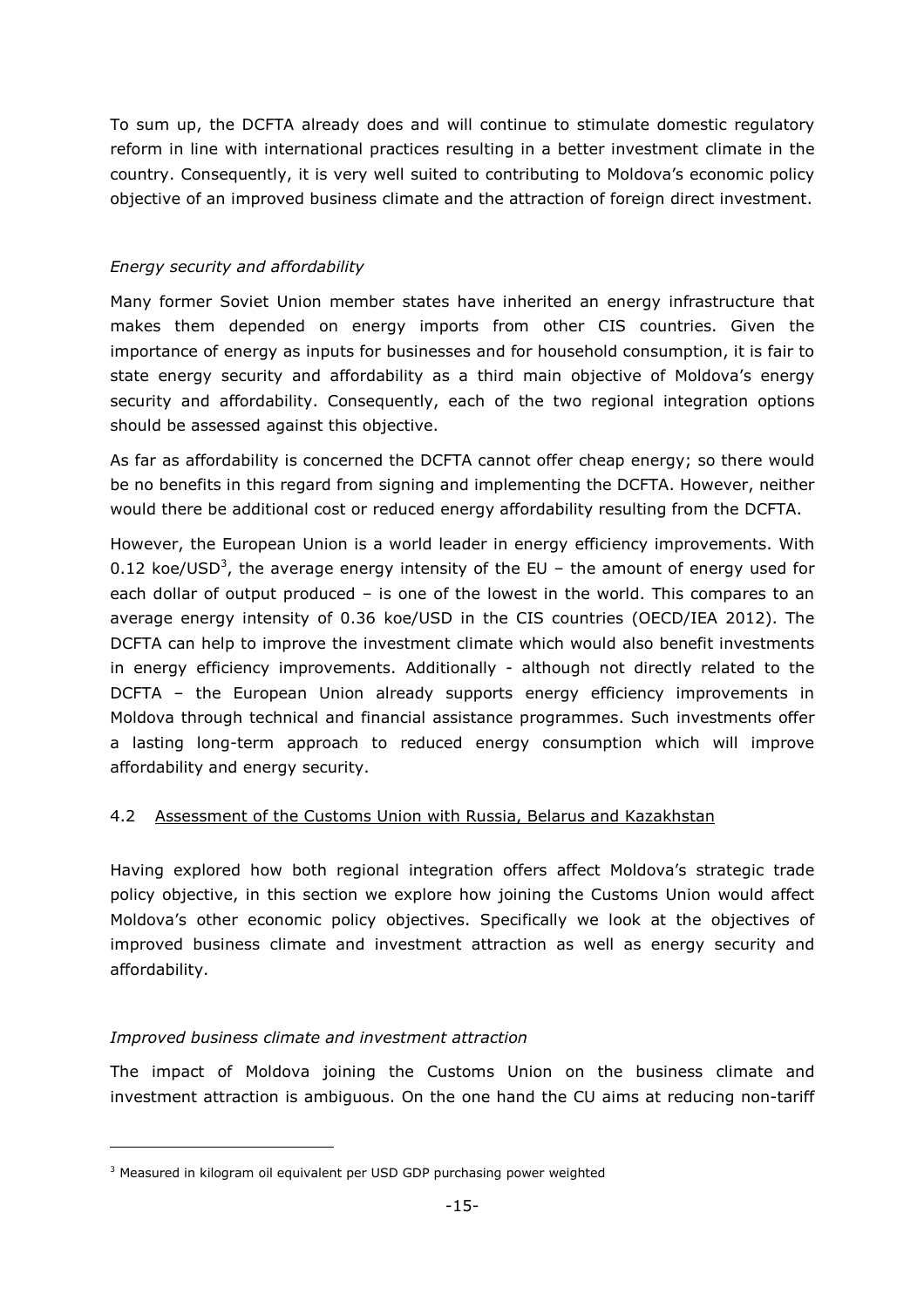barriers by aligning technical standards, sanitary and phyto-sanitary requirements, customs procedures and many more. This would lead to a reduction in the cost of trading between members of the CU and in turn improve the ease of doing business. However, this is only relevant for the members of the CU. For the majority of Moldova's trading partners who are not part of the Customs Union the non-tariff barriers (and also tariffs) would actually increase.

Furthermore, with the objective of turning the Customs Union into a single economic space with a common foreign exchange rate policy, macroeconomic and other policies, the Customs Union would affect the overall business climate. With Russia only achieving rank 112 in the 2013 World Bank Doing Business assessment it is unlikely that this would lead to any improvements in Moldova's overall business climate.

Indeed, the increase in tariff and non-tariff barriers is actually likely to deter investments from investors outside the Customs Union which is unlikely to be compensated by additional investment from investors based in the Customs Union.

Assessment: There is little reason to believe that joining the Customs Union would improve the business climate; indeed, increased tariff and non-tariff barriers with trading partners outside the CU may actually worsen the business climate and reduce the attractiveness of Moldova as a location for doing business.

# *Energy security and affordability*

Energy security and affordability remains a priority of Moldova's economic and energy policy. In this context the offered discount on the natural gas import price would indeed go a long way in reducing energy costs.

Indeed, currently the Republic of Moldova receives natural gas almost exclusively from Gazprom, which can use its market power to demand prices over USD 400 per tcm<sup>4</sup>. In comparison Belarus is currently only charged USD 286 per tcm in return for joining the CU.

Lower energy prices will strengthen the competitiveness of the domestic and foreign markets and reduce cost of living for the population which, combined, should be positive for the economy.

However, while the gas discount will be undoubtedly positive for the economy, this may not be enough to compensate the negative economic effects arising from joining the CU, in particular higher tariff and non-tariff barriers for the majority of Moldova's trade partners. Economic assessments point to contraction of gross domestic product of 9.7%, even if Russia would offer a 10% gas discount (Prohnitchi 2012). In comparison, the DCFTA with the EU is expected to increase the gross domestic product by 6.4%. Thus, the price Moldova may have to pay for the cheap gas may be actually a very high one.

i,

<sup>&</sup>lt;sup>4</sup> thousand cubic metres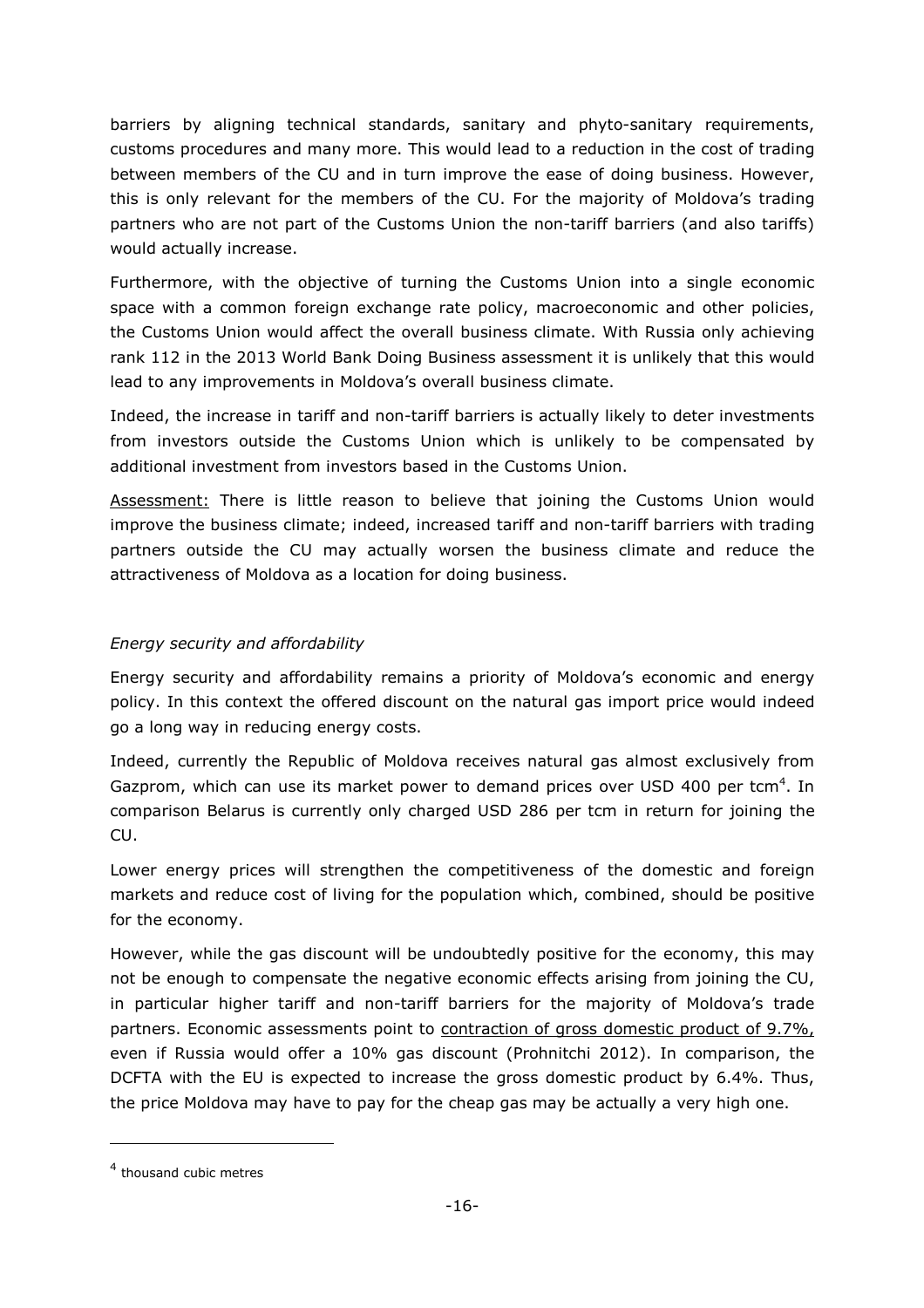Finally, there is the question of how sustainable any gas price discount offered will be, since once Moldova joins the Customs Union and thus gives up its European ambitions, there will be little incentives for Russia to continue subsidising Moldova on energy.

A sustainable approach would be investment in energy efficiency and lower energy consumption combined with a diversification of Moldova's energy sources to reduce the market power of any dominant provider.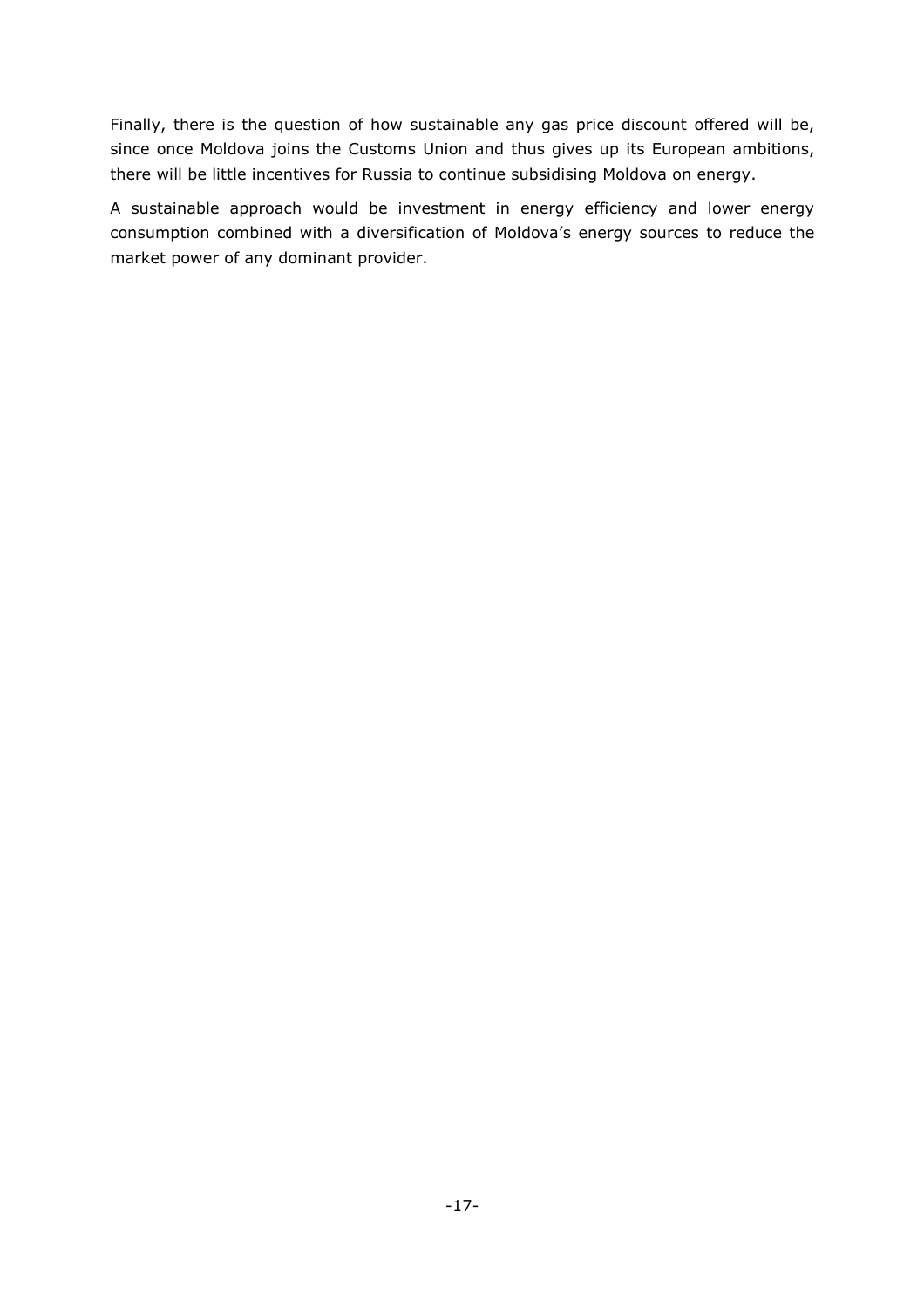# **5 Conclusions and outlook**

The Republic of Moldova is a small and open economy that essentially relies on wellfunctioning trade relations for its economic development. Additionally, intensive trade is not only necessity but also a great chance for Moldova's economic development. Indeed, the country already reaps the benefits of its strategic location between the two economic blocks, the CIS countries and the European Union and maximising trade with all trading partners should be a priority of its economic policy.

Moldova should conclude a series of bilateral free trade agreements to achieve this goal. The offer from the Russian-led Customs Union does not entail a free trade agreement, but membership. Since this offer is not compatible with the intended Deep and Comprehensive Free Trade Agreement with the EU, Moldova is forced to decide which of the two strategic integration offers would better help it to achieve its strategic trade policy goal of maximising trade.

| <b>Policy objectives</b>                                  | <b>DCFTA</b>   | CU              |
|-----------------------------------------------------------|----------------|-----------------|
| 1) Better access to foreign markets<br>for MD businesses  | Positive       | Negative        |
| 2) Improved business climate and<br>investment attraction | Positive       | <b>Neutral</b>  |
| 3) Increased energy security and<br>affordability         | <b>Neutral</b> | Positive        |
|                                                           | Positive       | <b>Negative</b> |

**Table 3:** Overview of assessment of policy objectives

*Source:* Own display

There is strong indication that joining the Customs Union would actually worsen Moldova's trade with the countries outside the Customs Union. It would mean favourable conditions with a small group of Customs Union members at the price of hurting existing trade with a much larger trading block.

The problem here is the instrument offered, not the trading partner. Instead of a Customs Union Moldova should attempt to extend its existing FTAs with the CIS countries and negotiate new FTAs with the Customs Union. As such it would maintain and extend trade with all trading partners and hence achieve its trade and economic policy objectives.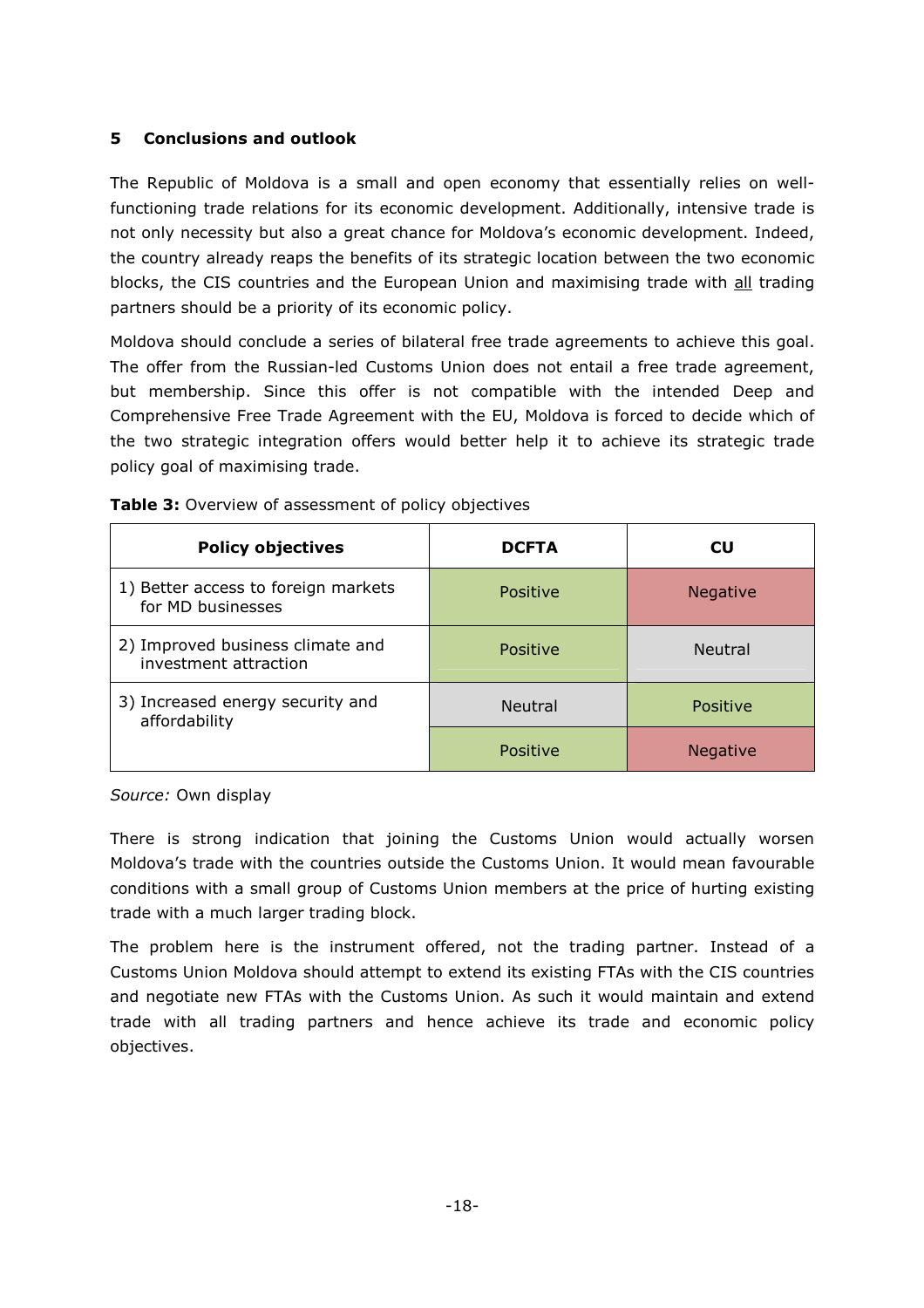## **References**

- NBS National Bureau of Statistics of the Republic of Moldova (2013). Trade statistics. National Bureau of Statistics of the Republic of Moldova. http://www.statistica.md/category.php?l=en&idc=127&.
- OECD/IEA. (2012). IEA Energy Statistics Energy Indicators for Moldova, Republic of. Retrieved 10 February 2012, 2012, from http://www.iea.org/stats/indicators.asp?COUNTRY\_CODE=MD.
- Prohnitchi, V. (2012). Strategic Comparions of Moldova's Integration Options: Deep and Comprehensive Economic Integration with the EU vs. the Accession to the Russia-Belarus-Kazakhstand Customs Union. Economic Analysis and Forecast Paper. E. Grup. NR. 3/2012.
- World Bank. (2013). Doing business measuring business regulations. from http://www.doingbusiness.org/.
- World Bank. (2012). Kazakhstan in the Customs Union: Losses or Gains? Retrieved 29/05/2013, from http://www.worldbank.org/en/news/feature/2012/04/18/kazakhstan-in-thecustoms-union-losses-or-gains#2.
- WTO. (2013). World Trade Organisation Trade Profiles Retrieved 15/04/2013, from http://stat.wto.org/CountryProfile/WSDBCountryPFView.aspx?Language=E&Country  $=$ E27